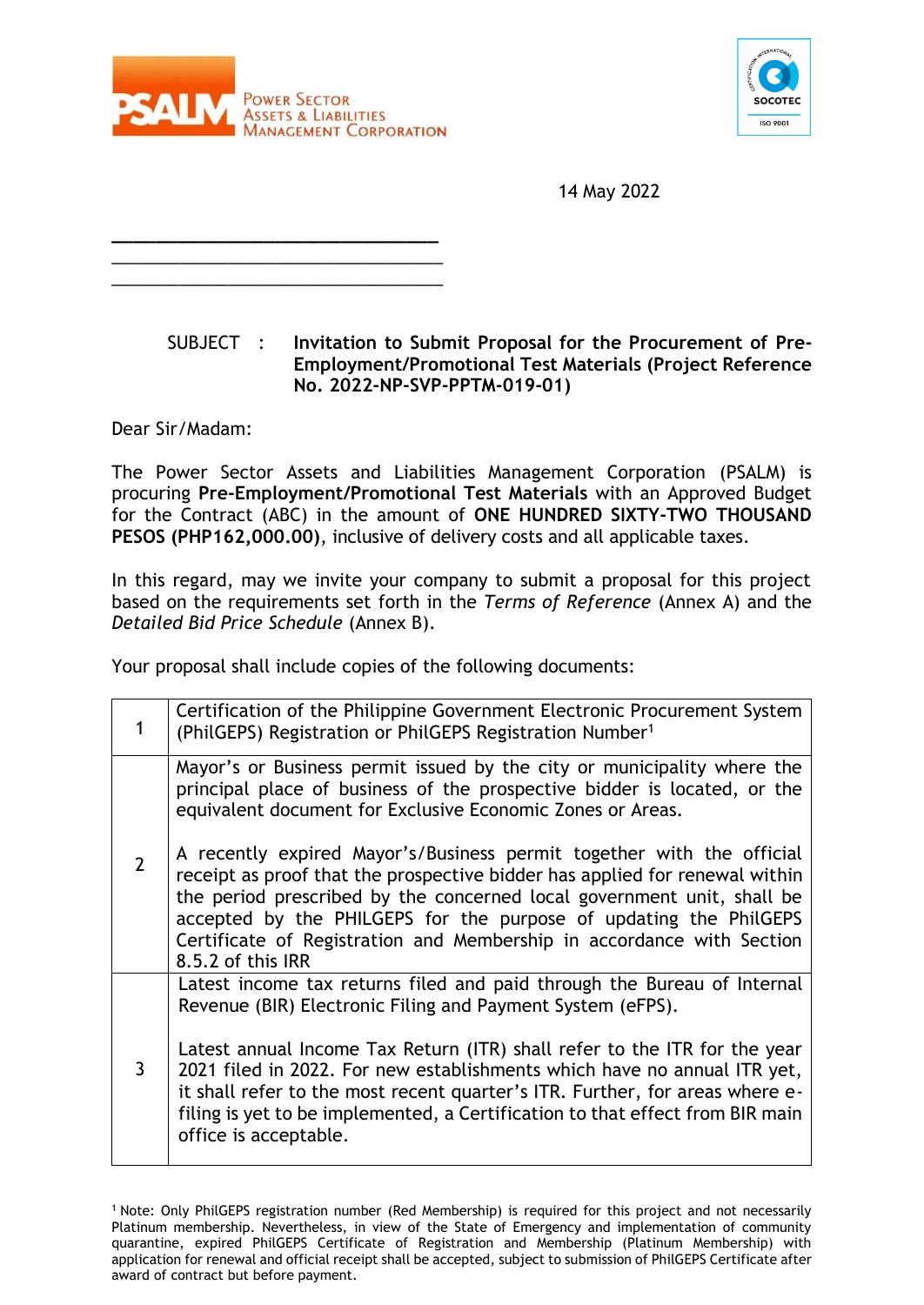|                | Latest Business Tax Returns, which refers to the Value Added Tax (VAT)<br>and/or Percentage Tax Returns covering the previous six (6) months:                                                                                                                                                                                                                                                                                                                                                                         |            |                                                                                                                                                                                                                        |  |  |
|----------------|-----------------------------------------------------------------------------------------------------------------------------------------------------------------------------------------------------------------------------------------------------------------------------------------------------------------------------------------------------------------------------------------------------------------------------------------------------------------------------------------------------------------------|------------|------------------------------------------------------------------------------------------------------------------------------------------------------------------------------------------------------------------------|--|--|
| $\overline{4}$ | a) Value Added Tax (VAT) - BIR<br>Form No. 2550 covering:<br>i. the last quarter of CY 2021<br>(October<br>(2550Q)<br>to<br>December 2021); and<br>ii. the<br>latest quarter<br>of<br>CY 2022 (2550Q) (January to<br>March 2022); and                                                                                                                                                                                                                                                                                 | and/<br>or | b) Percentage Tax Returns BIR<br>Form No. 2551 covering:<br>i. the last quarter<br>0f<br>CY 2021 (2551Q) (October<br>to December 2021);<br>the latest quarter<br>of<br>CY 2022 (2551M) (January<br>to March 2022); and |  |  |
|                | Note: Bidders filing both VAT and Percentage Tax Returns must submit both<br>returns, or the equivalent documents in case of foreign bidders.                                                                                                                                                                                                                                                                                                                                                                         |            |                                                                                                                                                                                                                        |  |  |
| 5              | Notarized Omnibus Sworn Statement (Annex C).<br>The Omnibus Sworn Statement must be accompanied by a duly notarized<br>Secretary's Certificate, Board/Partnership Resolution, or Special Power of<br>Attorney, whichever is applicable, stating that the signatory is the duly<br>authorized representative of the prospective bidder, and granted full power<br>and authority to do, execute and perform any and all acts necessary to<br>participate, submit the bid, and to sign and execute the ensuing contract. |            |                                                                                                                                                                                                                        |  |  |
| 6              | indicating the<br>Company profile<br>industrial/business setting and including list of clients.                                                                                                                                                                                                                                                                                                                                                                                                                       |            | for<br>testing materials<br>offered                                                                                                                                                                                    |  |  |
| $\overline{7}$ | Detailed Bid Price Schedule (Annex B) / Total Bid Price in Figures (PHP)                                                                                                                                                                                                                                                                                                                                                                                                                                              |            |                                                                                                                                                                                                                        |  |  |

In addition, the Bidder shall submit the following documents during postqualification:

- 1. Registration certificate from the Securities and Exchange Commission (SEC), Department of Trade and Industry (DTI) for sole proprietorship, or Cooperative Development Authority (CDA) for cooperatives, charter for government entity, or any proof of such registration.
- 2. Latest Tax Clearance per Executive Order No. 398, s. 2005, as finally reviewed and approved by the Bureau of Internal Revenue (BIR). Provisionary Tax Clearance is not acceptable under GPBB Resolution No. 1-2014.
- 3. Original Copy of the notarized Omnibus Sworn Statement.

The Invitation to Submit Proposal may be downloaded free of charge from the websites of the Philippine Government Electronic Procurement System (PhilGEPS) [\(https://www.philgeps.gov.ph\)](https://www.philgeps.gov.ph/) and PSALM (https://www.psalm.gov.ph), provided that the Bidder shall pay the applicable fee of **Five Hundred Pesos (PHP500.00)** not later than the submission of proposals.

Payments can be deposited thru the PSALM Land Bank of the Philippines (LBP) account with the following details:

| Land Bank of the Philippines<br>Name of Bank: |
|-----------------------------------------------|
|-----------------------------------------------|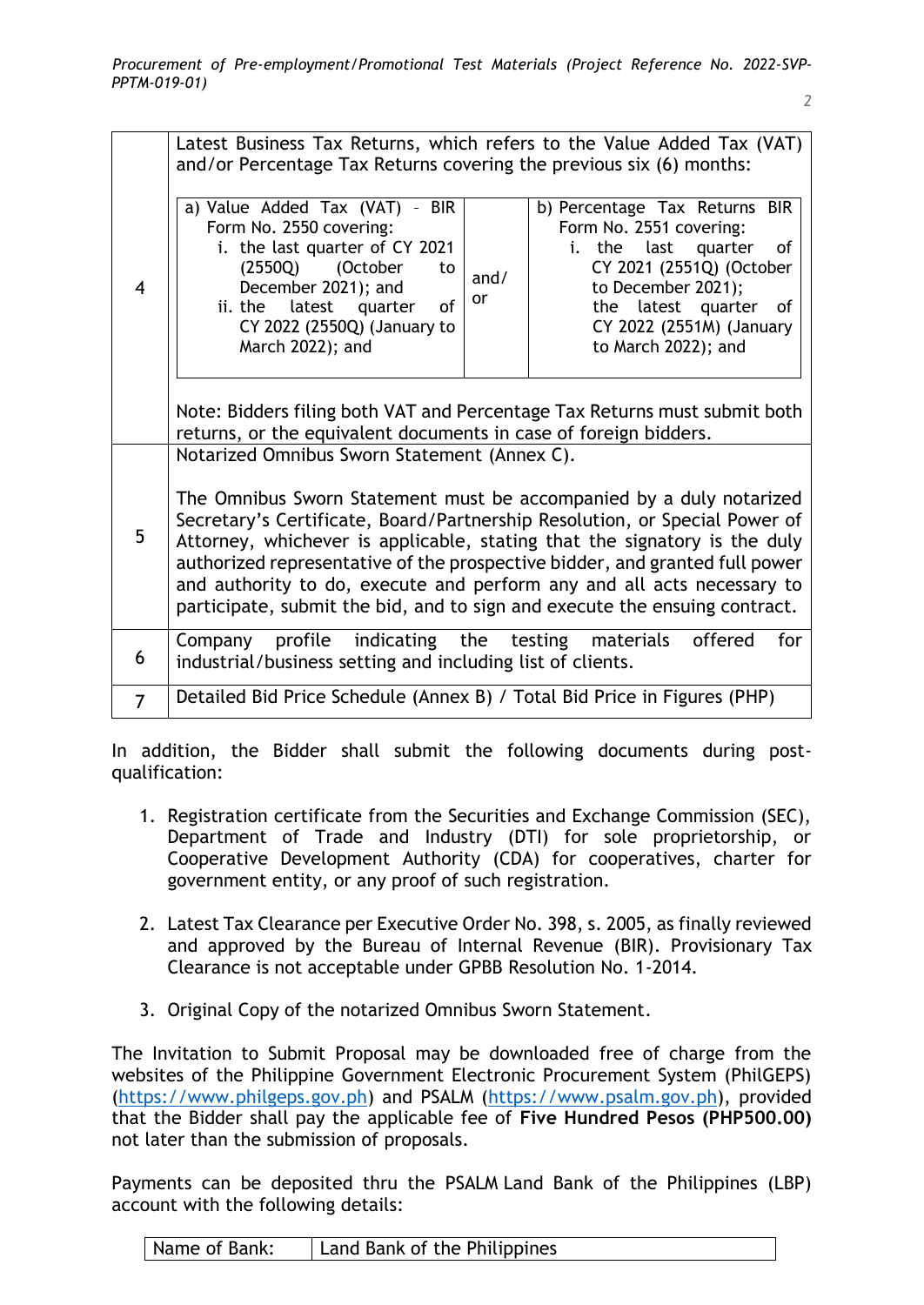*3*

| Branch:                | Paseo de Roxas Branch                          |
|------------------------|------------------------------------------------|
| Account Name:          | Power Sector Assets and Liabilities Management |
|                        | Corporation (PSALM)                            |
| <b>Account Number:</b> | 1802-1019-68                                   |
| LBP Swift Code:        | <b>TLBPPHMM</b>                                |

Thereafter, the Bidder must send the proof of payment and register its email address to the BAC Secretariat at [BACSec2022@psalm.gov.ph](mailto:BACSec2022@psalm.gov.ph)

Kindly submit your sealed proposal in electronic form (PDF with complete attachments) or password-protected proposal in a compressed archive folder to the email address: **bid.submission@psalm.gov.ph** on or before **10:30 AM, 20 May 2022**. Thereafter, proposals will be opened at **10:45 AM** on the same date through video conferencing/webcasting via Zoom Cloud Meetings. The TWG/End-user will provide and send the meeting ID to the bidder/s prior to the opening of proposals.

The passwords for accessing the file will be disclosed by the Bidders only during the actual bid opening. If the password fails to open the file, the Bidder shall be given only three tries until the BAC could declare it to be disqualified. Bid envelopes not in compressed archive folders and are not password protected shall be rejected. However, bid envelopes that are not properly sealed and marked or not properly compressed and password-protected, as required in the Request for Proposal, shall be accepted, provided that the bidder or its duly authorized representative shall acknowledge such condition of the bid as submitted. The detailed procedure for electronic/online bid opening is contained in the General Policies and Procedures for Electronic/Online Submission and Receipt of Bids (Annex E).

For further information, please refer to:

## **THE OFFICER-IN-CHARGE**

Human Resource and Administrative Services Department (HRASD) Power Sector Assets and Liabilities Management Corporation 24<sup>th</sup> Floor Vertis North Corporate Center 1, Astra cor. Lux Drives North Avenue, 1105 Quezon City Telephone No.: (02) 7902-9000 e-mail*:* [lemarquez@psalm.gov.ph; kalposo@psalm.gov.ph](mailto:gbsantos@psalm.gov.ph;%20kalposo@psalm.gov.ph)

Very truly yours,

**LEONARD E. MARQUEZ** Officer-in-Charge, HRASD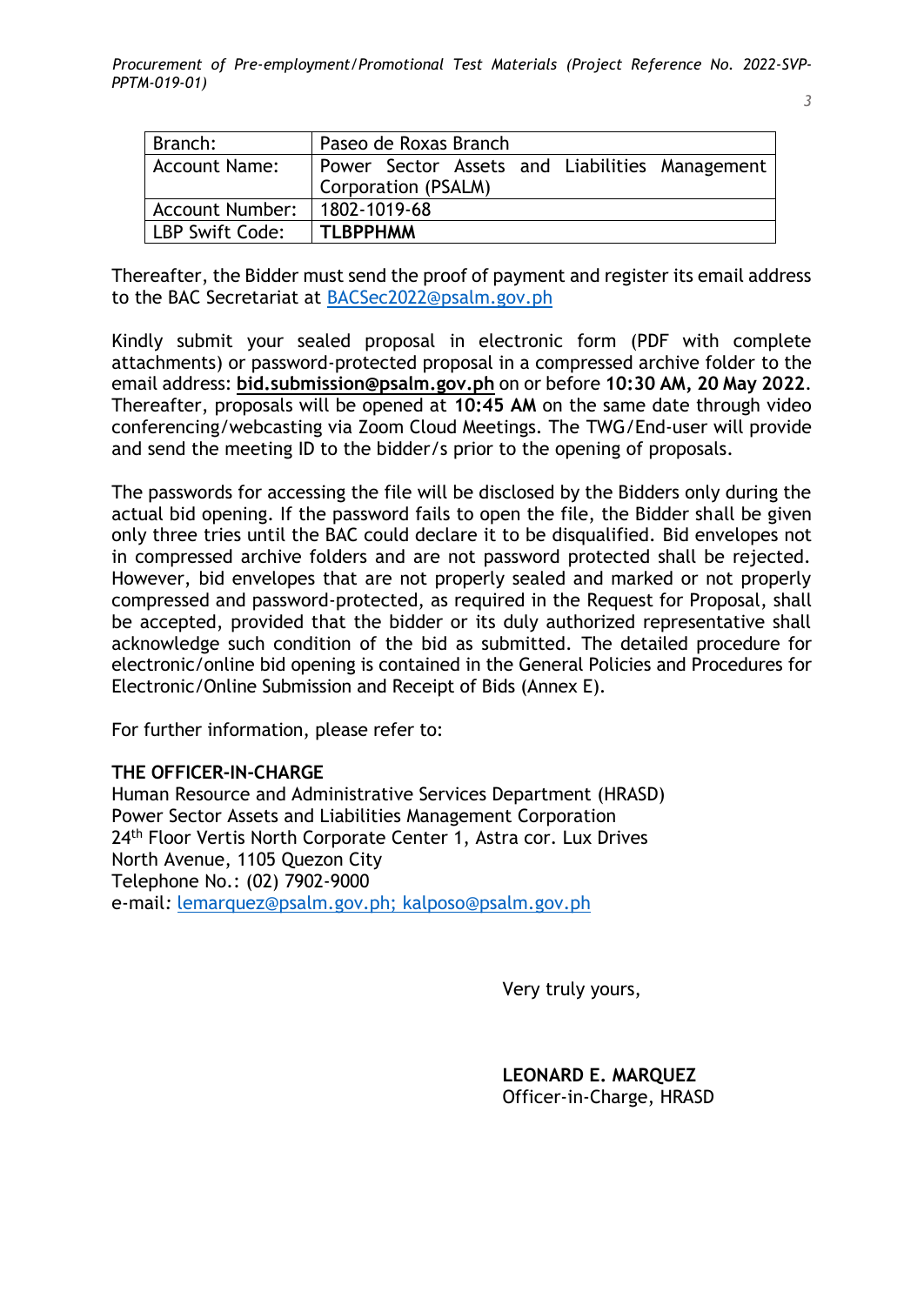*4*

### **Annex "A"**

## **TERMS OF REFERENCE (TOR)**

### **Procurement of Pre-Employment/Promotional Test Materials (Project Reference No. 2022-NP-SVP-PPTM-019-01)**

#### **I. Rationale**

The Power Sector Assets and Liabilities Management Corporation (PSALM) strictly adheres to the principles of merit, fitness, and equality in the recruitment, selection, and placement/promotion of personnel on the basis of their relative qualifications and competence to perform the duties and responsibilities of the vacant position/s.

To ensure that this goal is achieved and sustained, PSALM intends to procure the pre-employment/promotional test materials to aid the Human Resource Management and Development Division (HRMDD) and PSALM Human Resource Merit Promotion and Selection Board in the assessment of applicants to the vacant position/s.

#### **II. Approved Budget for the Contract**

The Supplier shall bid for all items described in this TOR, which shall not exceed the Approved Budget for the Contract (ABC) in the amount of *One Hundred Sixty-Two Thousand Pesos* (PHP162,000.00), inclusive of delivery costs and all applicable taxes, bank and government charges.

### **III. Requirements**

A. The Supplier should be able to supply and deliver the preemployment/promotional test materials for PSALM Corporation, with the following details:

| No.          | <b>Type of Test</b>               | Quantity                                                       | Item Description                                                                                                              |
|--------------|-----------------------------------|----------------------------------------------------------------|-------------------------------------------------------------------------------------------------------------------------------|
|              | Intelligence<br>Test              | 1 manual, 10 booklets/<br>questionnaires,<br>100 answer sheets | A culture-free intelligence test<br>which measures general cognitive<br>ability of the applicant/s.                           |
| $\mathbf{I}$ | Critical<br><b>Thinking Test</b>  | 1 manual, 10 booklets/<br>questionnaires,<br>100 answer sheets | Measures the critical thinking<br>capacity of the applicant/s in a<br>supervisory/managerial<br>and<br>professional position. |
| III          | Leadership<br><b>Ability Test</b> | 1 manual, 10 booklets/<br>questionnaires,<br>100 answer sheets | Measures the leadership capacity<br>of the applicant/s.                                                                       |
| IV           | Personality<br>Test               | 1 manual, 10 booklets/<br>questionnaires, 100<br>answer sheets | Measures the Emotional Quotient<br>(EQ) of the applicant/s.                                                                   |
| v            | <b>Integrity Test</b>             | 1 manual, 10 booklets/<br>questionnaires, 100<br>answer sheets | Measures honesty, dependability,<br>and work ethics.                                                                          |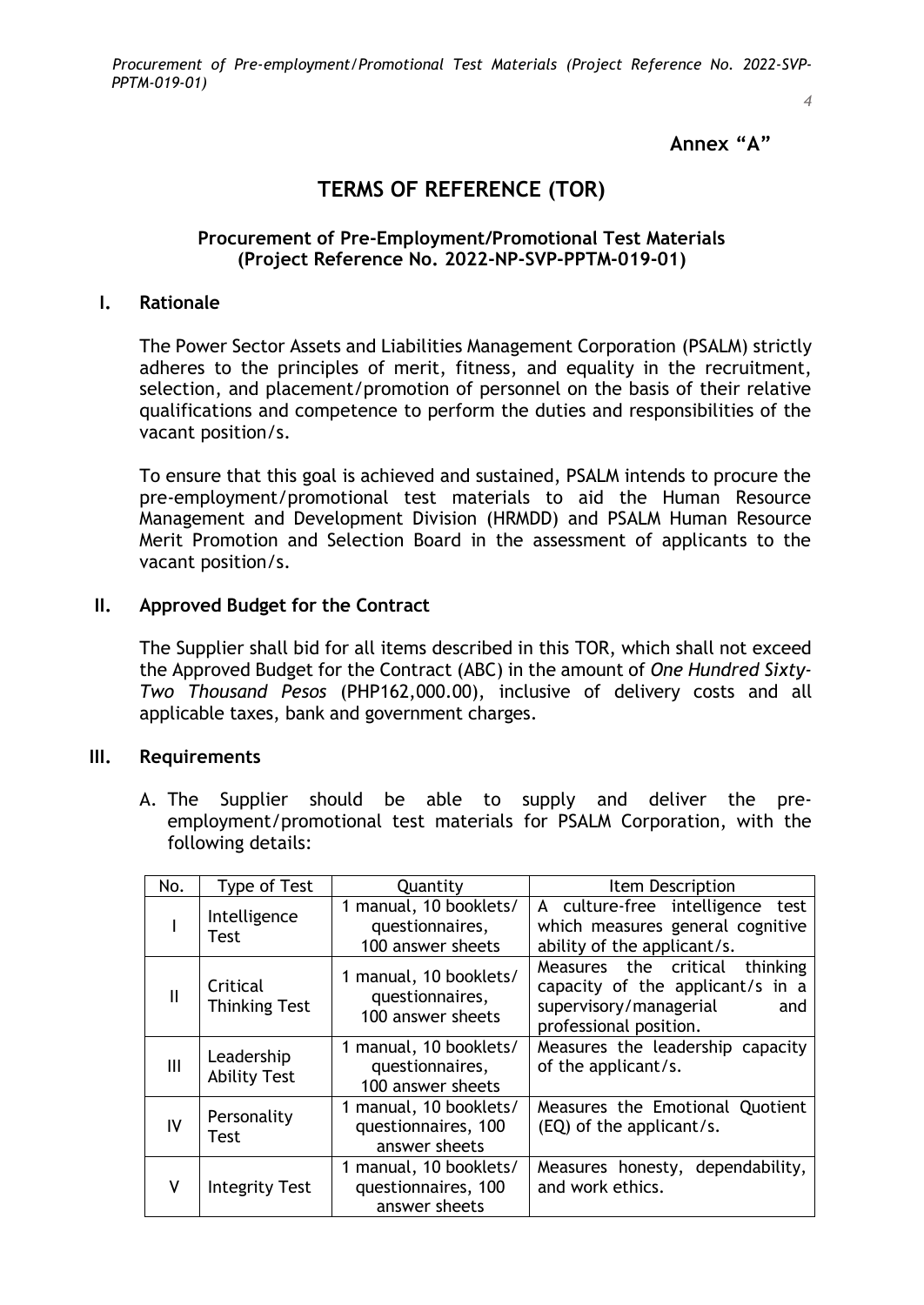### B. Other Requirements

- 1. The type of test materials to be provided by the Supplier must be intended for industrial/corporate setting and latest editions.
- 2. All test materials should be inclusive of test manual, test booklets, response/answer sheets, scoring keys, and profile sheets.
- 3. The scoring, interpretation, and evaluation of test results can be generated manually or via online portal.
- 4. The Supplier must be able to provide training/orientation to HRMDD personnel responsible in the recruitment process, specifically in administering the test and generating its reports at no additional cost.
- 5. Commencement of delivery shall be within fifteen (15) calendar days upon conformity to the Purchase Order.
- 6. Payment shall be made by PSALM within thirty (30) calendar days from receipt of complete documents supporting the delivery and provision of the required items, and upon issuance of the Certificate of Inspection and Acceptance, signed by end-user and quality assurance inspector.
- 7. Failure to comply with the terms and conditions of the Purchase Order shall subject the Supplier to liquidated damages at least equal to onetenth (1/10) of one percent (1%) of the cost of the undelivered goods for every day of delay.

The maximum deduction shall be ten percent (10%) of the amount of the Purchase Order. Once the maximum is reached, PSALM may rescind or cancel the Purchase Order without prejudice to other courses of action and remedies open to it.

### **IV. Mode of Procurement**

The mode of procurement shall be through Negotiated Procurement – Small Value Procurement as provided under Section 53.9 of the 2016 Revised Implementing Rules and Regulations (IRR) of the Republic Act No. 9184, otherwise known as the Government Procurement Reform Act.

## **V. General Conditions of the Contract**

- A. The proposal shall be duly signed by the Supplier/dealer or its authorized representative.
- B. The Supplier shall be held liable for the effect or consequence of supplying Goods which do not meet the specifications under Item III upon PSALM's inspection (wrong Goods), including the resulting consequences for the delay in delivery. The Supplier shall be liable to pay for any provisional relief that PSALM may opt to secure until the replacement of the required Goods is made.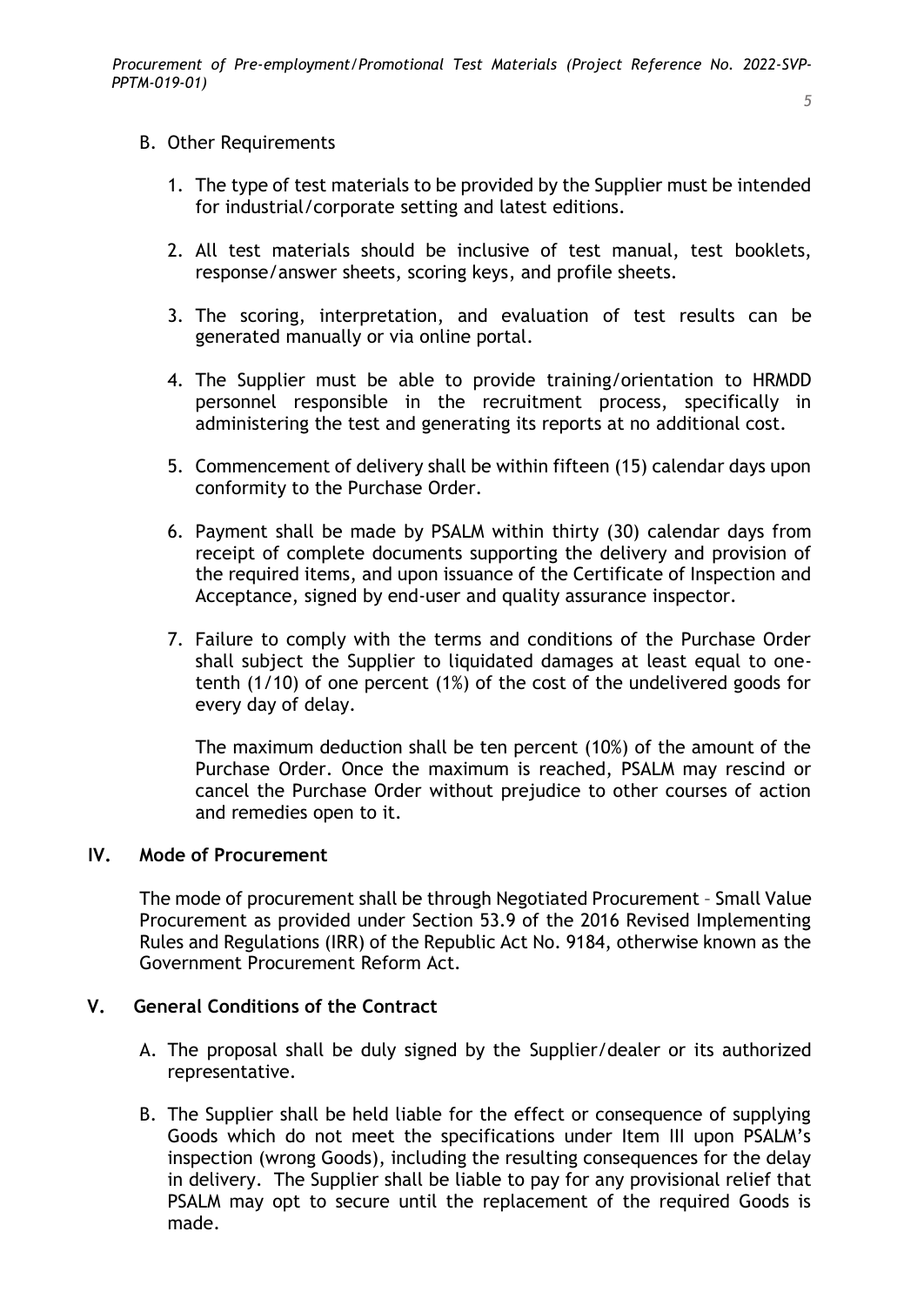The replacement of wrong Goods shall be: (a) at no cost to PSALM; and (b) made within ten (10) days from the date of inspection, unless PSALM should determine otherwise.

The Supplier shall hold PSALM free and harmless from any claim, damage, obligation, liability, or injury caused to PSALM personnel or third party resulting from the act, omission, fault, or negligence of the Supplier, its officers, personnel, agents, or representatives in relation to the implementation of this Contract.

If any stipulation, term, or condition of this Contract is held invalid by competent authority, the validity of other stipulations, terms, and conditions shall not be affected and shall remain valid and binding upon the parties.

The Parties represent that they have the requisite power, authority, and capacity to enter into this Contract, to perform their obligations under this Contract, and to comply with all its terms and conditions.

- C. The Supplier warrants that: (a) the Goods supplied under this Contract are new and comply with all of PSALM's requirements; (b) there is no defect arising from the components, manufacturing, or from Supplier's act or omission; and (c) they are reliable and safe.
- D. Incidental Charges and Services. The cost of transportation and other costs incidental to the delivery of goods shall be for the account of the Supplier.
- E. Liquidated Damages. Pursuant to Section 68 of the 2016 Revised IRR of RA 9184, the amount of the liquidated damages shall be at least equal to onetenth of one percent (0.001) of the cost of the unperformed portion for every day of delay. Once the cumulative amount of liquidated damages reaches ten percent (10%) of the amount of the contract, the Procuring Entity may rescind or terminate the contract, without prejudice to other courses of action and remedies available under the circumstances.
- F. Force Majeure. The Supplier shall not be liable for forfeiture of its performance security, liquidated damages, or termination for default if and to the extent that the Supplier's delay in performance or other failure to perform its obligations under the Contract is the result of a *force majeure*.

For purposes of this Contract, the terms "force majeure" and "fortuitous event" may be used interchangeably. In this regard, a fortuitous event or force majeure shall be interpreted to mean an event which the Supplier could not have foreseen, or which though foreseen, was inevitable. It shall not include ordinary unfavourable weather conditions and any other cause the effects of which could have been avoided with the exercise of reasonable diligence by the Supplier. Such events may include, but not limited to, acts of the Procuring Entity in its sovereign capacity, wars or revolutions, fires, floods, epidemics, quarantine restrictions, and freight embargoes.

If a force majeure situation arises, the Supplier shall promptly notify the Procuring Entity in writing of such condition and the cause thereof. Unless otherwise directed by the Procuring Entity in writing, the Supplier shall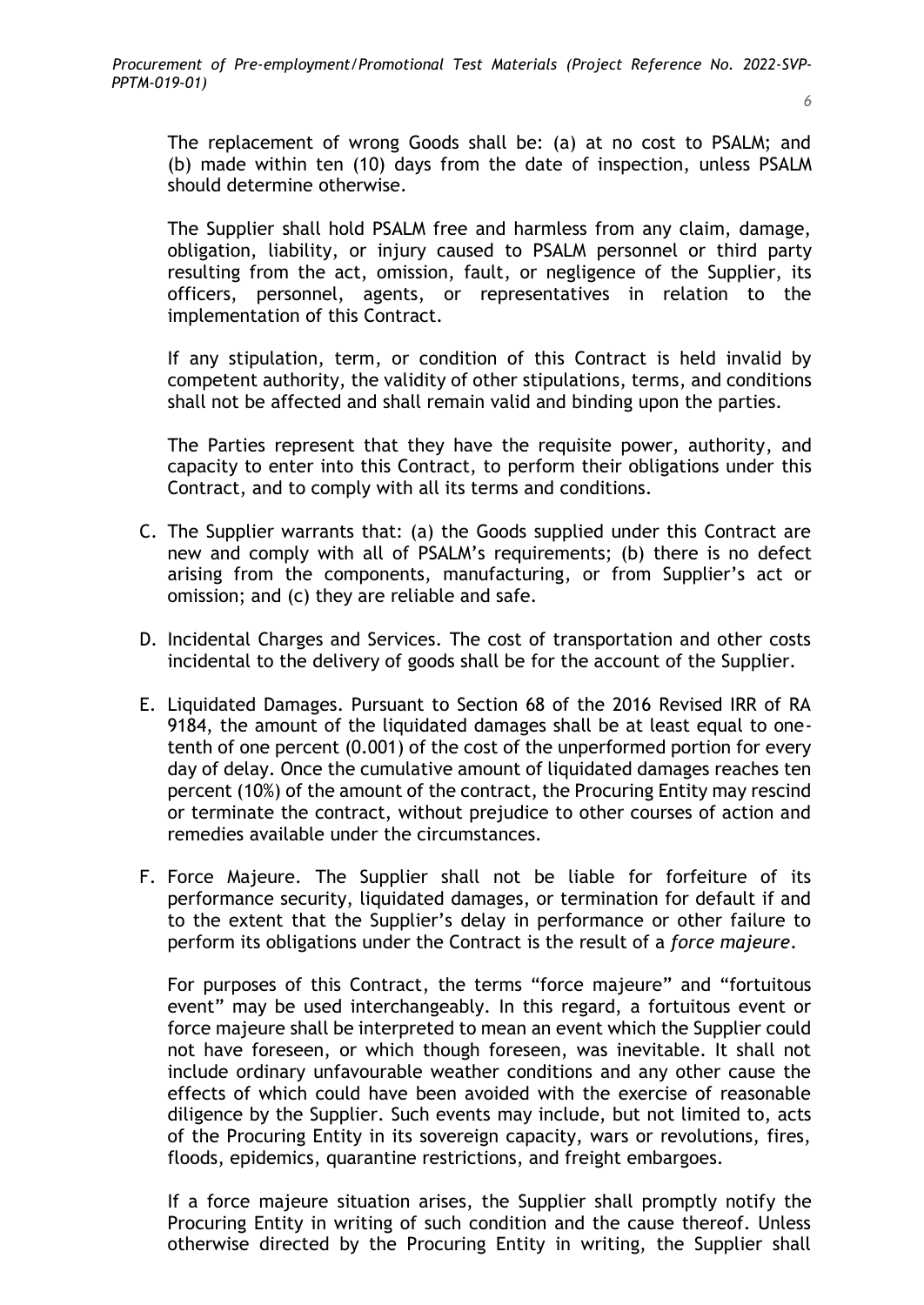*7*

continue to perform its obligations under the Contract as far as is reasonably practical and shall seek all reasonable alternative means for performance not prevented by the force majeure.

G. Termination. The following matters shall govern the termination of this Contract: (a) that the Supplier failed to deliver the required materials or to remedy any defect in its delivery; (b) that PSALM shall be entitled to Liquidated Damages under Item V (E) of the TOR and/or other resultant costs; and (c) the procedure for such termination shall be implemented.

## **VI. Payment Scheme**

The payment for the pre-employment/promotional test materials shall be on a send bill arrangement upon submission and receipt of the Statement of Account addressed to the Manager, Human Resource and Administrative Services Department and subject to the issuance of the Certificate of Final Acceptance.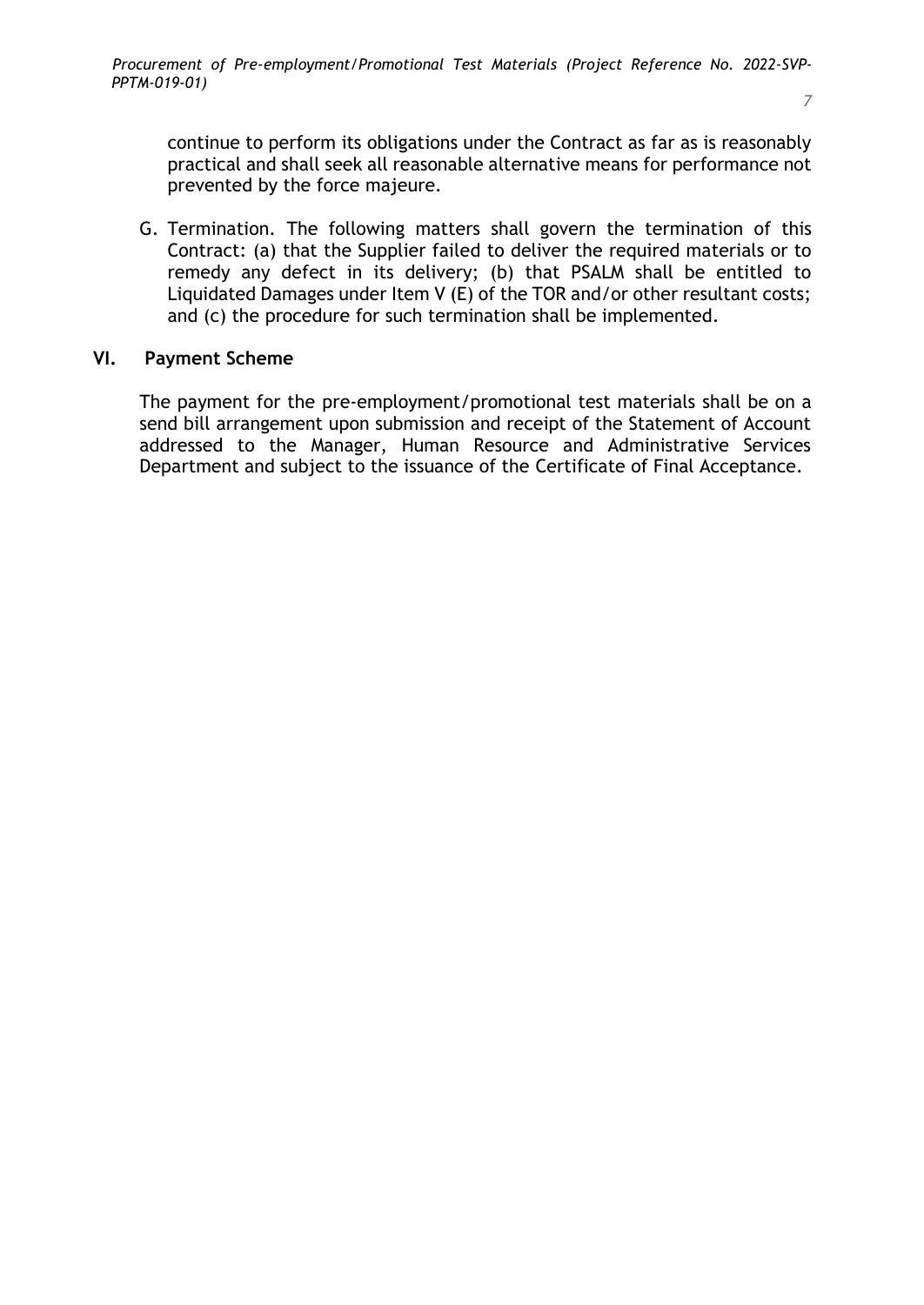*8*

**ANNEX "B"**

<u> 1990 - Johann Barbara, martin a</u>

# Detailed Bid Price Schedule

Date: \_\_\_\_\_\_\_\_\_\_\_\_\_\_\_\_\_\_\_\_\_\_

## Project: **Procurement of Pre-Employment/Promotional Test Materials**

Code: **Project Reference No. 2022-NP-SVP-PPTM-019-01**

Date of Submission: Time of Submission:

**(Bidder Name/Address/Tel. No.)**

\_\_\_\_\_\_\_\_\_\_\_\_\_\_\_\_\_\_\_\_\_\_\_\_\_\_\_\_\_\_\_\_\_

\_\_\_\_\_\_\_\_\_\_\_\_\_\_\_\_\_\_\_\_\_\_\_\_\_\_\_\_\_\_\_\_\_

After having carefully read, examined and accepted the terms and conditions in the Terms of Reference for the Project Reference No. 2022-NP-SVP-PPTM-019-01, I/we submit our quotation/s on the item/s as follows:

| No.            | <b>Particulars/Description</b>                                                                                                                                 | Quantity<br>(in Set)                                                  | <b>Offer</b><br>Price<br>(without<br>VAT)<br>(PHP) | <b>Total Price</b><br>(without<br>VAT)<br>(PHP) |
|----------------|----------------------------------------------------------------------------------------------------------------------------------------------------------------|-----------------------------------------------------------------------|----------------------------------------------------|-------------------------------------------------|
| $\mathbf 1$    | <b>Intelligence Test</b><br>A culture-free intelligence test<br>which measures general cognitive<br>ability of the applicant/s.                                | 1 manual,<br>10 booklets/<br>questionnaire<br>s, 100 answer<br>sheets |                                                    |                                                 |
| $\overline{2}$ | <b>Critical Thinking Test</b><br>Measures the critical thinking<br>capacity of the applicant/s in a<br>supervisory/managerial<br>and<br>professional position. | 1 manual,<br>10 booklets/<br>questionnaires,<br>100 answer<br>sheets  |                                                    |                                                 |
| $\overline{3}$ | <b>Leadership Ability Test</b><br>Measures the leadership capacity<br>of the applicant/s.                                                                      | 1 manual,<br>10 booklets/<br>questionnaires,<br>100 answer<br>sheets  |                                                    |                                                 |
| $\overline{4}$ | <b>Personality Test</b><br><b>Measures the Emotional Quotient</b><br>(EQ) of the applicant/s.                                                                  | 1 manual,<br>10 booklets/<br>questionnaires,<br>100 answer<br>sheets  |                                                    |                                                 |
| 5              | <b>Integrity Test</b><br>Measures honesty, dependability,<br>and work ethics.                                                                                  | 1 manual,<br>10 booklets/<br>questionnaires,<br>100 answer<br>sheets  |                                                    |                                                 |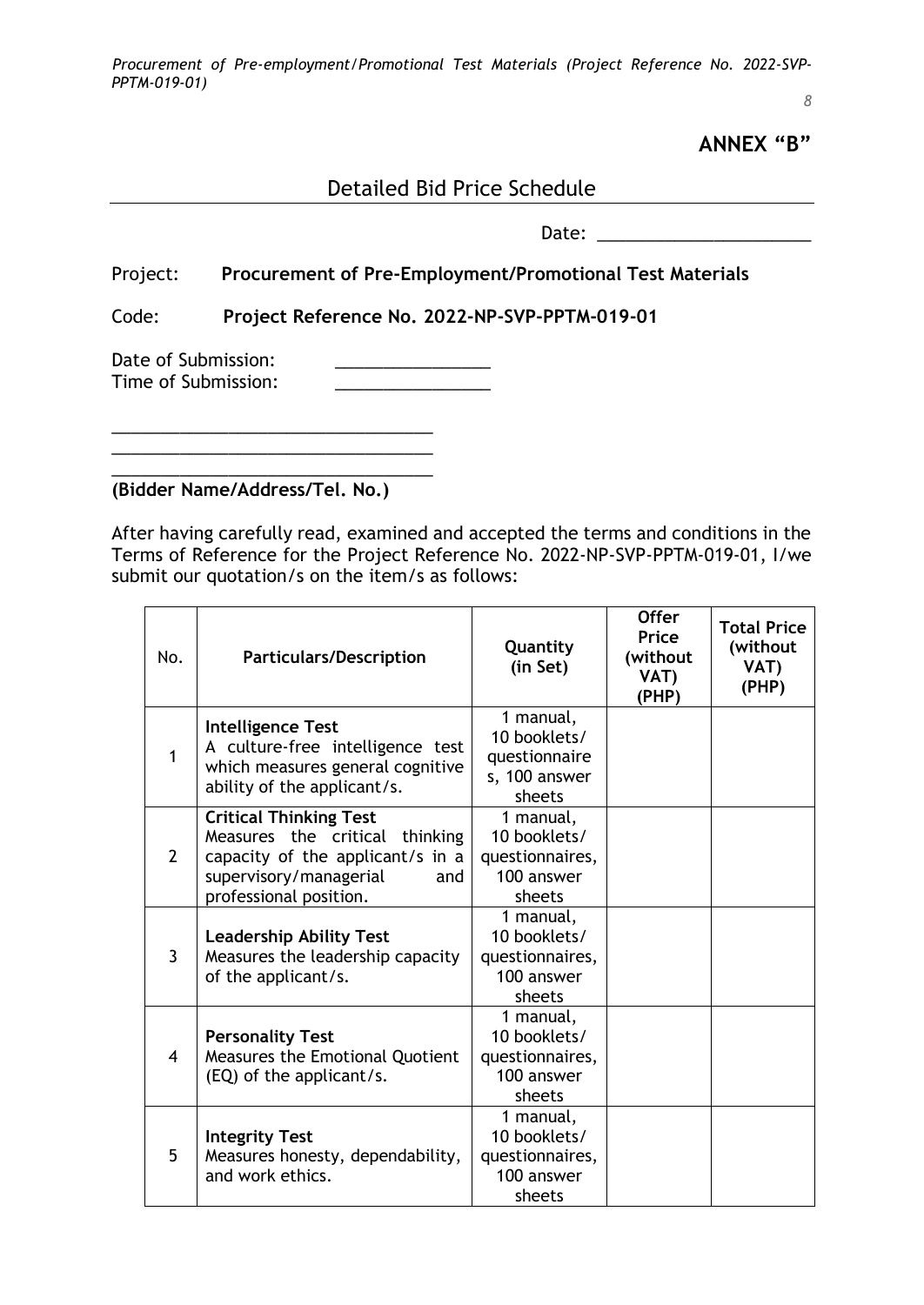| <b>Bid Price (PHP)</b><br>In figure                     |  |
|---------------------------------------------------------|--|
| <b>Add: 12% VAT</b>                                     |  |
| <b>Total Bid Price (with</b><br>VAT) (PHP)<br>In figure |  |
| <b>Total Bid Price (PHP)</b><br>In words                |  |

Note:

- 1. Total Bid Price shall not exceed with the Approved Budget for the Contract.
- 2. Section 32.2.1(a) of the 2016 Revised IRR of RA 9184 states that "[u]nless the Instructions to Bidders specifically allow partial bids, bids not addressing or providing all of the required items in the Bidding Documents/Request for Proposal including, where applicable, bill of quantities, shall be considered non-responsive and, thus, automatically disqualified. In this regard, where a required item is provided, but no price is indicated, the same shall be considered as non-responsive, but specifying a zero (0) or a dash (-) for the said item would mean that it is being offered for free to the Government, except those required by law or regulations to be provided."

Signature Over Printed Name of Bidder/ Authorized Representative

\_\_\_\_\_\_\_\_\_\_\_\_\_\_\_\_\_\_\_\_\_\_\_\_\_\_\_\_\_\_\_\_\_\_\_\_\_\_

| Position: |  |
|-----------|--|
| Date:     |  |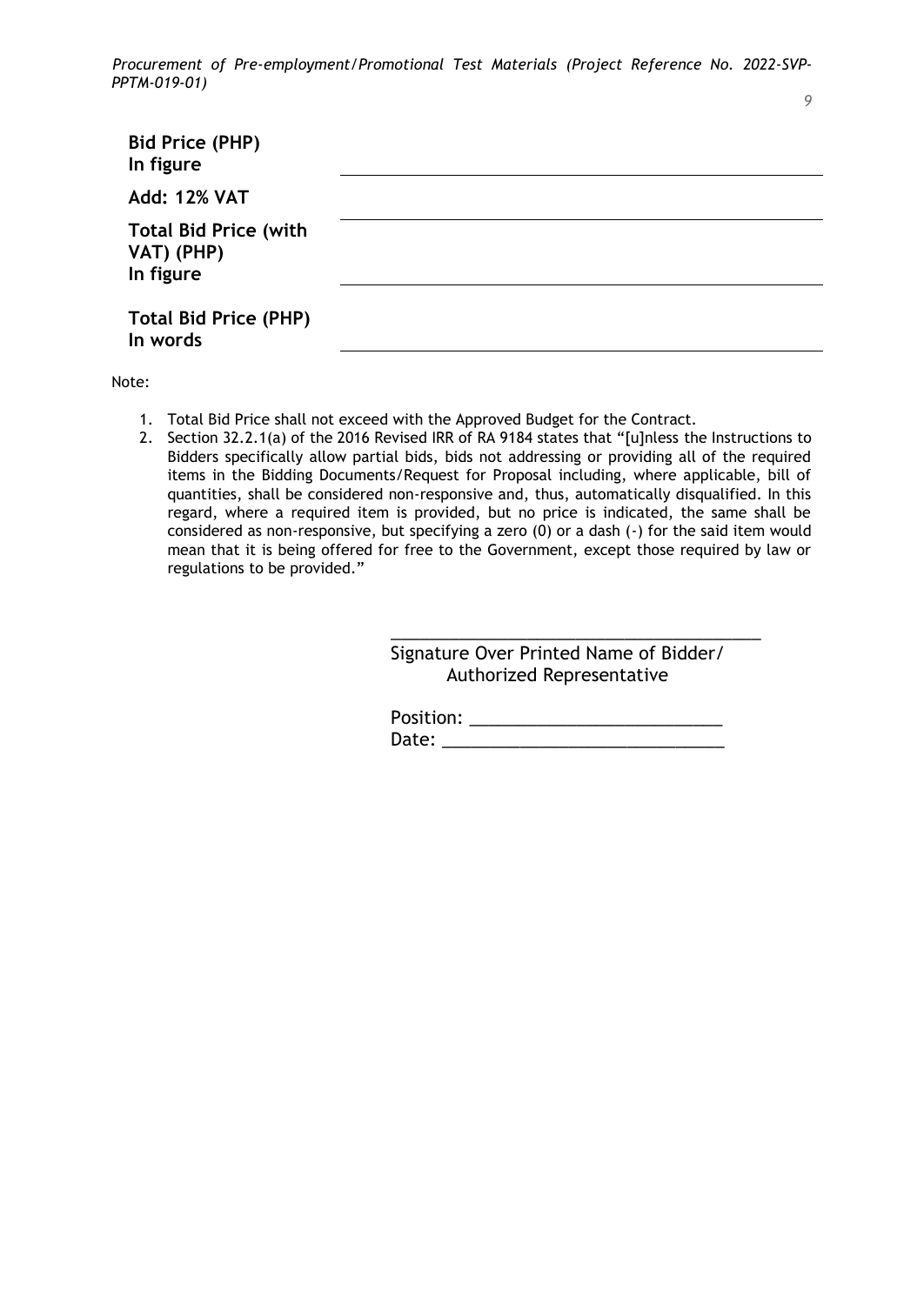*10*

# **ANNEX "C"**

REPUBLIC OF THE PHILIPPINES ) CITY/MUNICIPALITY OF \_\_\_\_\_\_ ) S.S.

# **Omnibus Sworn Statement**

I, *\_\_\_\_\_\_\_\_\_\_\_\_\_\_\_\_\_\_\_\_\_* of legal age, *[Civil Status]*, *[Nationality]*, and residing at *[Address of Affiant]*, after having been duly sworn in accordance with law, do hereby depose and state that:

- 1. I am the duly authorized and designated representative of *(Name of bidder)*  with office address at *(address of bidder)*;
- 2. I am granted full power and authority to do, execute and perform any and all acts necessary to participate, submit the bid, and to sign and execute the ensuing contract for [*Name of the Project*] of the [*Name of the Procuring Entity*], as shown in the attached [*state title of attached document showing proof of authorization (e.g., duly notarized Secretary's Certificate, Board/Partnership Resolution, or Special Power of Attorney, whichever is applicable;)*]
- 3. *(Name of bidder)* is not "blacklisted" or barred from bidding by the Government of the Philippines or any of its agencies, offices, corporations, or Local Government Units, foreign government/foreign or international financing institution whose blacklisting rules have been recognized by the Government Procurement Policy Board, by itself or by relation, membership, association, affiliation, or controlling interest with another blacklisted person or entity as defined and provided for in the Uniform Guidelines on Blacklisting.
- 4. Each of the documents submitted in satisfaction of the bidding requirements is an authentic copy of the original, complete, and all statements and information provided therein are true and correct;
- 5. *(Name of bidder)* is authorizing the Head of the Procuring Entity or its duly authorized representative(s) to verify all the documents submitted;
- 6. None of the officers, directors, and controlling stockholders of *(Name of bidder)* is related to the Head of the Procuring Entity, members of the Bids and Awards Committee (BAC), the Technical Working Group, and the BAC Secretariat, the head of the Project Management Office or the end-user unit, and the project consultants by consanguinity or affinity up to the third civil degree;
- 7. *(Name of bidder)* complies with existing labor laws and standards;
- 8. *(Name of bidder)* is aware of and has undertaken the following responsibilities as a bidder in compliance with the Philippine Bidding Documents, which includes: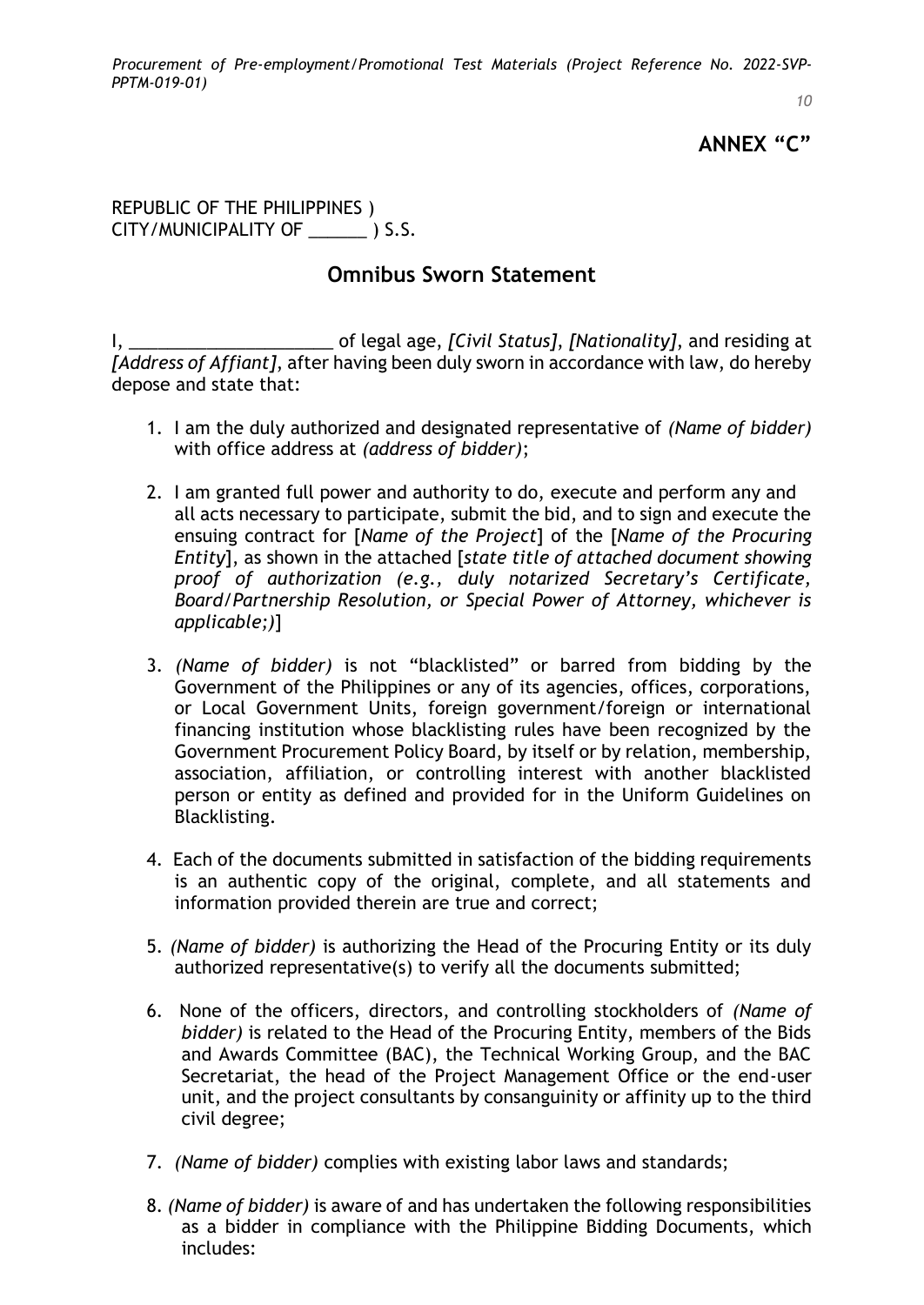- a) Carefully examine all of the bidding documents;
- b) Acknowledge all conditions, local or otherwise, affecting the implementation of the Contract;
- c) Made an estimate of the facilities available and needed for the contract to be bid, if any; and
- d) Inquire or secure Supplemental/Bid Bulletin(s) issued for the *[Name of the Project]*; and
- 9. *(Name of bidder)* did not give or pay directly or indirectly, any commission, amount, fee, or any form of consideration, pecuniary or otherwise, to any person or official, personnel or representative of the government in relation to any procurement project or activity.
- 10. In case advance payment was made or given, failure to perform or deliver any of the obligations and undertakings in the contract shall be sufficient grounds to constitute criminal liability for Swindling (Estafa) or the commission of fraud with unfaithfulness or abuse of confidence through misappropriating or converting any payment received by a person or entity under an obligation involving the duty to deliver certain goods or services, to the prejudice of the public and the government of the Philippines pursuant to Article 315 of Act No. 3815 s. 1930, as amended, or the Revised Penal Code.

**IN WITNESS WHEREOF**, I have hereunto set my hand this \_\_ day of \_\_\_, 20\_\_ at \_\_\_\_\_\_\_\_\_\_\_\_, Philippines.

> *[Insert NAME OF BIDDER OR ITS AUTHORIZED REPRESENTATIVE] [Insert signatory's legal capacity] Affiant*

SUBSCRIBED AND SWORN TO before me this day of 20, Philippines.

**Notary Public** 

Doc. No. \_\_\_; Page No. \_\_; Book No.  $\qquad$  : Series of 2022.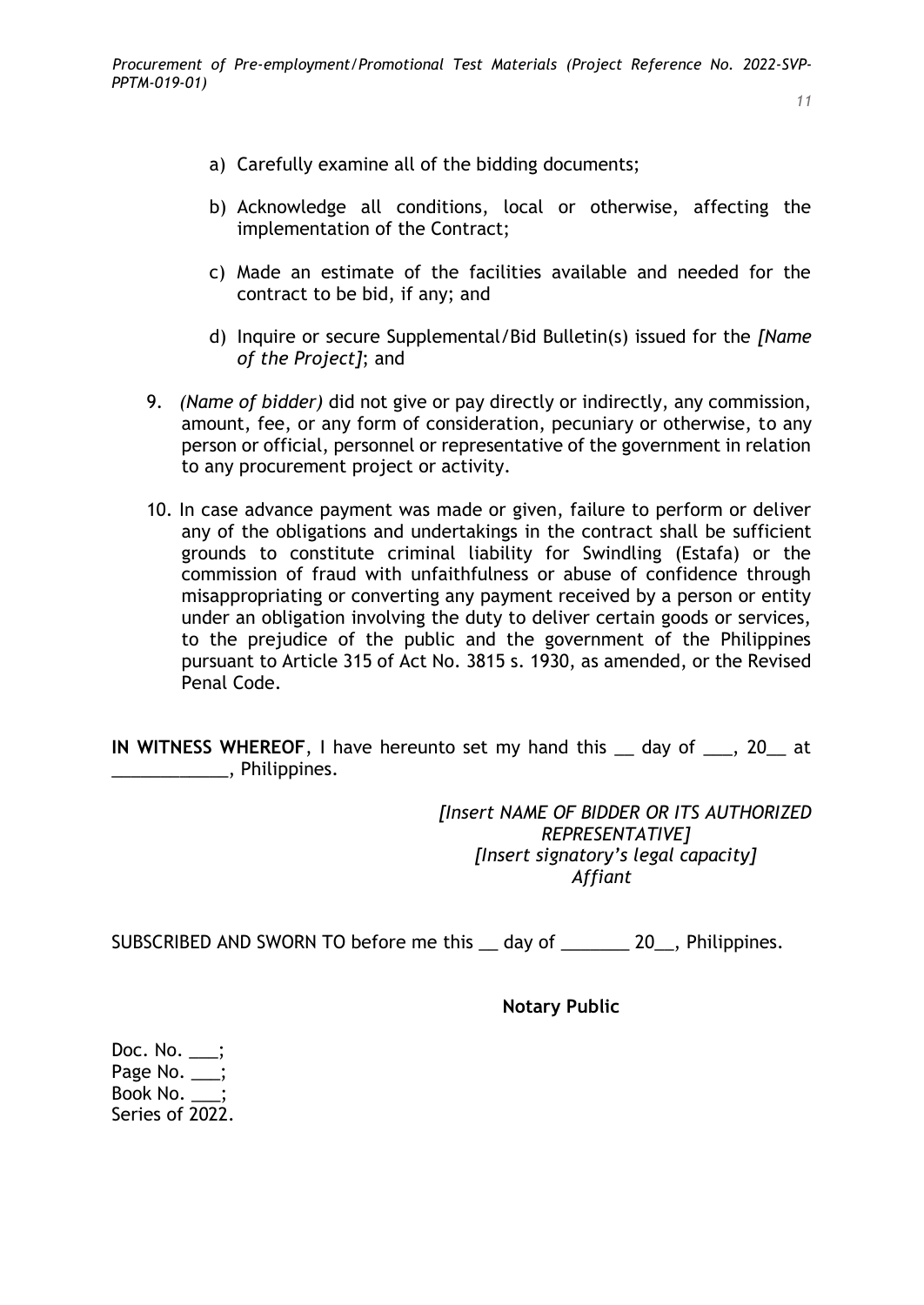*12*

## **ANNEX "D"**

### **CONTRACT**

### **FOR THE PROCUREMENT OF PRE-EMPLOYMENT/PROMOTIONAL TEST MATERIALS (Project Reference No. 2022-NP-SVP-PPTM-019-01)**

This CONTRACT is executed on the \_\_\_\_ day of \_\_\_\_\_\_\_\_\_\_ 2022 by and between:

The **POWER SECTOR ASSETS AND LIABILITIES MANAGEMENT (PSALM) CORPORATION** with principal office address at the 24<sup>th</sup> Floor Vertis North PSALM Corporation PSALM Corporation Corporate Center 1, Astra cor. Lux Drives, North Avenue, Diliman, 1101 Quezon City, Philippines, represented by its President and Chief Executive Officer, **IRENE JOY BESIDO-GARCIA**, duly authorized for this purpose under Board Resolution No. 2020-0226-07, dated 26 February 2020 as evidenced by the Secretary's Certificate dated 01 March 2021, a copy which is attached as Annex "A", hereinafter referred to as "PSALM";

#### -and-

| The                            | with principal office address at __________,               |       |
|--------------------------------|------------------------------------------------------------|-------|
|                                | Philippines, represented by its Authorized Representative, |       |
|                                | duly authorized for this purpose under ______________      | dated |
|                                | as evidenced by the                                        | dated |
|                                | a copy which is attached as Annex "B", hereinafter         |       |
| referred to as "the SUPPLIER"; |                                                            |       |

#### ANTECEDENTS:

PSALM submitted a request to its Bids and Awards Committee (BAC) for the **Procurement of Pre-employment/Promotional Test Materials (Project Reference No. 2022-SVP-PPTM-019-01)**, through Negotiated Procurement (Small Value Procurement), with an Approved Budget for the Contract of **One Hundred Sixty-Two Thousand Pesos (PHP162,000.00),** inclusive of delivery costs and all applicable taxes.

Pursuant to such request, the BAC sent out Requests for Proposal (RFP) to at least three suppliers of known qualifications and at the same time, posted the RFP in the Philippine Government Electronic Procurement System (PhilGEPS) and PSALM's websites and at conspicuous areas of its premises for three (3) calendar days.

Based on the Abstract of Quotations gathered from the proposals submitted, the BAC recommend the SUPPLIER as the one who submitted the Lowest Calculated and Responsive Quotation in the amount of  $(PHP_\_$  ("Contract Price"), which recommendation was approved by PSALM.

**IRENE JOY BESIDO-GARCIA LEONARD E. MARQUEZ \_\_\_\_\_\_\_\_\_\_\_\_\_\_\_\_\_**

Officer-in-Charge, HRASD EONARD E. MARQUEZ

President and CEO Representative Officer-in-Charge, HRASD

Representative

RENE JOY BESIDO-GARCIA

President and CEO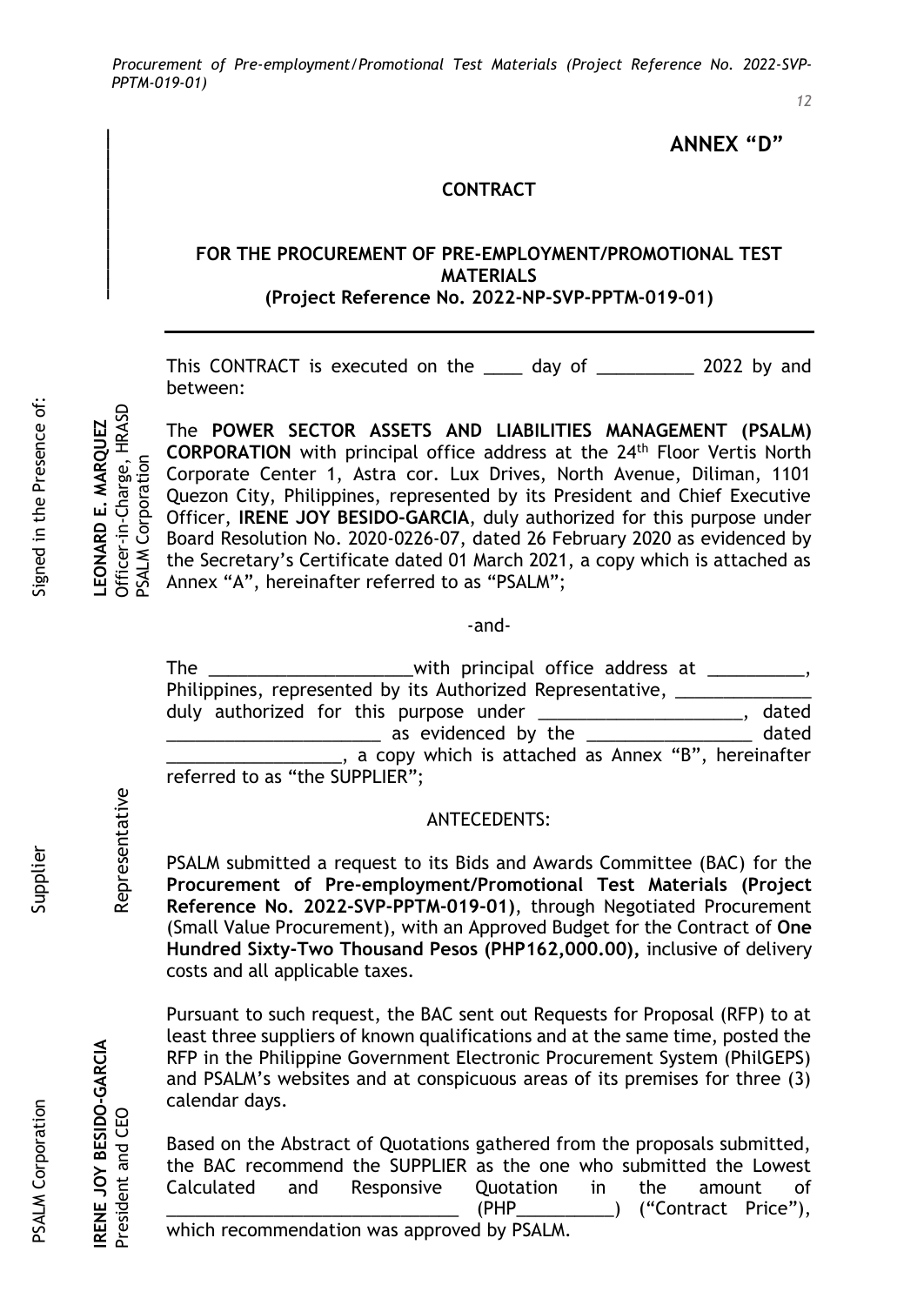ACCORDINGLY, the Parties agree as follows:

- 1. The following documents shall be deemed to form and be read and construed as part of this Contract, *viz*:
	- 1.1 the Supplier's proposal, including the Technical and Financial Proposals, and all other documents/statements submitted, including corrections to the bid resulting from PSALM's bid evaluation;
	- 1.2 the RFP, including Terms of Reference;
	- 1.3 the BAC Resolution No. SBAC-2022-
	- 1.4 the Entity's Notice of Award;
	- 1.5 the Entity's Notice to Proceed; and
	- 1.6 the Office of the Government Corporate Counsel (OGCC) Contract Review No. \_\_\_, series of 2022 dated \_\_\_\_\_\_\_ 2022.
	- 1.7 other contract documents that may be required by existing laws and/or the Procuring Entity concerned. The Supplier agrees that additional contract documents or information prescribed by the GPPB that are subsequently required for submission after the contract execution shall likewise form part of the Contract.
- 2. All words and expressions shall have the same meaning as are respectively assigned to them in this CONTRACT and all documents deemed part of it, unless the context of the use of the words and expressions require otherwise.
- 3. In consideration of the payments to be made by PSALM to the Supplier as hereinafter mentioned, the Supplier hereby covenants with PSALM to provide the goods and services and to remedy defects therein in conformity in all respects with the provisions of the Contract.
- 4. PSALM hereby covenants to pay the Supplier in consideration of the provision of the goods and services and the remedying of defects therein, the Contract Price or such other sum as may become payable under the provisions of the contract at the time and in the manner prescribed by the contract.
- 5. Indemnification. The Supplier hereby agrees to hold PSALM free and harmless from all and any damages and liabilities that may be filed against Supplier or Supplier's personnel by reason of their employment by the Supplier under decrees and/or laws pertinent to employer-employee relationship.
- 6. Non-Waiver. The failure of PSALM to insist upon a strict performance of any of the terms, conditions and covenants hereof shall not be deemed a relinquishment or waiver of any of the rights or remedies that PSALM may have, nor shall it be construed as a waiver of any subsequent breach or default of its terms, conditions and covenants which shall continue to be in full force and effect. Silence on the part of PSALM shall not be

Signed in the Presence of:

**IRENE JOY BESIDO-GARCIA LEONARD E. MARQUEZ \_\_\_\_\_\_\_\_\_\_\_\_\_\_\_\_\_**

PSALM Corporation

PSALM Corporation

Officer-in-Charge, HRASD **EONARD E. MARQUEZ** 

President and CEO Representative Officer-in-Charge, HRASD

Representative

RENE JOY BESIDO-GARCIA

President and CEO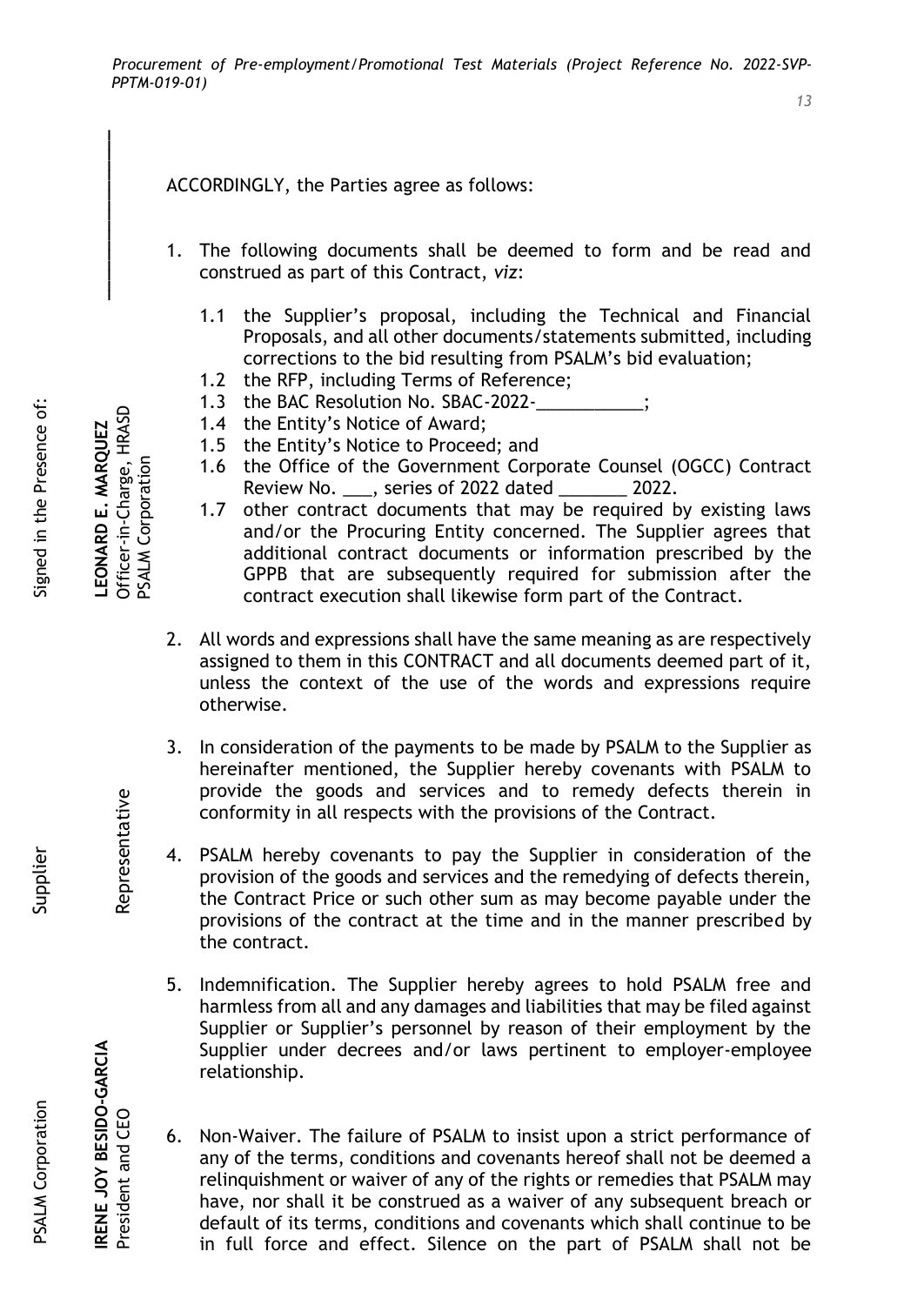considered as condonation or waiver of any breach or default by the Supplier of any covenant or condition herein provided. No waiver by the PSALM of its rights under this Contract shall be deemed to have been made unless expressed in writing and signed by PSALM through its duly authorized representative.

- 7. Liquidated Damages. The Supplier shall be liable for payment of liquidated damages in case of breach of any provisions of this Contract, as provided in Section 68 of the 2016 Revised Implementing Rules and Regulations of Republic Act (R.A.) No. 9184, otherwise known as the "Government Procurement Reform Act". Without prejudice to its other remedies under this Contract and under the applicable law, PSALM may deduct from the Contract Price, as liquidated damages, the applicable rate of one tenth (1/10) of one (1) percent of the cost of the unperformed portion for every day of delay until actual delivery or performance. The maximum deduction shall be ten percent (10%) of the amount of contract. Once the maximum is reached, the PSALM may rescind or terminate the Contract, without prejudice to other courses of action and remedies open to it.
- 8. Amendments. Amendments to this Agreement may only be made by mutual written agreement of the parties.
- 9. Dispute. In case of a dispute between the parties, the same shall be resolved in accordance with Republic Act (R.A.) 876, as amended by R.A. 9285 ("R.A. 9285"), otherwise known as the "Arbitration Law" and the "Alternative Dispute Resolution Act of 2004," respectively.
- 10. If any term or provision of this Agreement or the application thereof to any person or circumstances shall, to any extent, be invalid or unenforceable, the remainder of this Agreement or the application of such term or provision to person whose circumstances other than those as to which it was held invalid or unenforceable shall not be affected thereby.
- 11. The terms, conditions, and covenants of this Agreement shall be binding upon and shall inure to the benefit of the parties, successors, or assigns.
- 12. OGCC Approval. This Contract shall be subject to the review and approval of the Office of the Government Corporate Counsel. Any of its ensuing comments, recommendations, or directives shall form part of this Contract.

**IN WITNESS WHEREOF**, the parties hereto have caused this Contract to be executed in accordance with the laws of the Republic of the Philippines on the day and year first above written.

**IRENE JOY BESIDO-GARCIA LEONARD E. MARQUEZ \_\_\_\_\_\_\_\_\_\_\_\_\_\_\_\_\_** Officer-in-Charge, HRASD President and CEO Representative Officer-in-Charge, HRASD LEONARD E. MARQUEZ PSALM Corporation PSALM Corporation

Signed in the Presence of:

Representative

RENE JOY BESIDO-GARCIA

President and CEO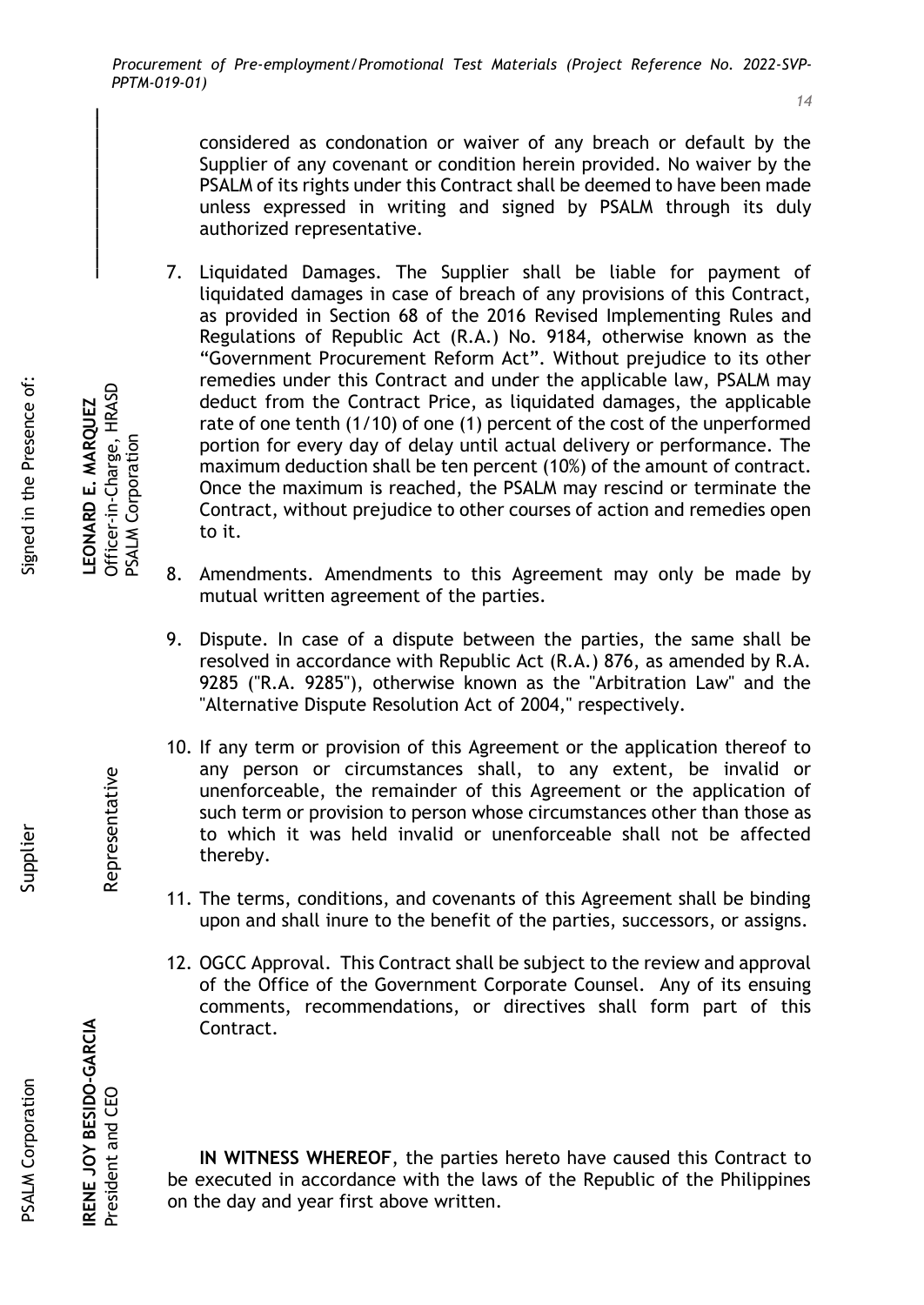Signed, sealed, and delivered by Irene Joy Besido-Garcia, the President and CEO of PSALM.

### \_\_\_\_\_\_\_\_\_\_\_\_\_\_\_\_\_\_\_\_\_\_\_\_\_\_\_ **IRENE JOY BESIDO-GARCIA**

Signed, sealed, and delivered by \_\_\_\_\_\_\_\_\_\_\_, the Authorized Representative of \_\_\_\_\_\_\_\_\_\_\_\_\_\_\_\_\_\_\_\_\_\_\_\_\_\_.

### \_\_\_\_\_\_\_\_\_\_\_\_\_\_\_\_\_\_\_\_\_\_\_\_\_\_\_\_ **AUTHORIZED REPRESENTATIVE**

Witnessed by:

**LEONARD E. MARQUEZ**

Officer-in-Charge, HRASD PSALM Corporation

Certification of Funds Availability:

**\_\_\_\_\_\_\_\_\_\_\_\_\_\_\_\_\_\_\_\_\_**

**SOFE A. SOTERAÑA** Department Manager, Controllership PSALM Corporation

\_\_\_\_\_\_\_\_\_\_\_\_\_\_\_\_\_\_\_\_\_\_\_\_\_\_\_\_\_\_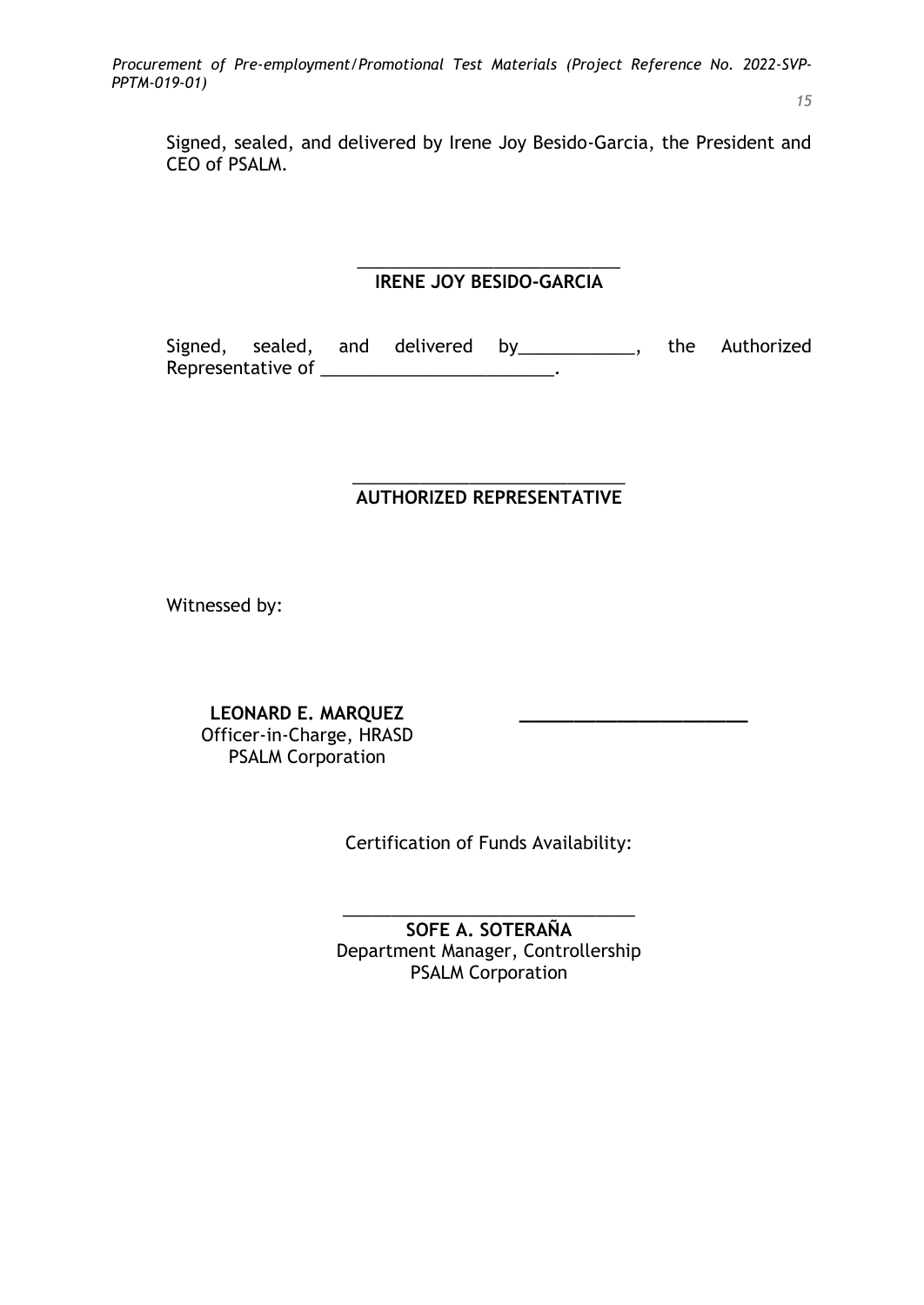Republic of the Philippines) \_\_\_\_\_\_\_\_\_\_\_\_\_\_\_\_\_\_\_\_\_\_ ) *s.s.*

### **ACKNOWLEDGMENT**

**BEFORE ME**, a Notary Public for and in \_\_\_\_\_\_\_\_\_, Philippines, this \_\_\_ day of \_\_\_\_\_\_\_\_\_\_\_\_\_\_\_, personally appeared:

Signed in the Presence of:

PSALM Corporation

Representative

| <b>Name</b>                    | <b>Identification</b><br><b>Document</b> | Issued on | Issued at |
|--------------------------------|------------------------------------------|-----------|-----------|
| <b>IRENE JOY BESIDO-GARCIA</b> |                                          |           |           |
|                                |                                          |           |           |

known to me and to me known to be the same person who executed the foregoing instrument consisting of five (5) pages, including the page whereon this Acknowledgment is written, all pages signed by both parties and their instrumental witnesses, and they acknowledged before me that the same is their free and voluntary act and deed and that of the Corporations they represent.

**WITNESS MY HAND AND NOTARIAL SEAL**, on the date and place first above written.

**Notary Public**

Doc. No. \_\_\_\_; Page No. \_\_\_; Book No. \_\_\_\_; Series of 2022.

RENE JOY BESIDO-GARCIA

President and CEO

Supplier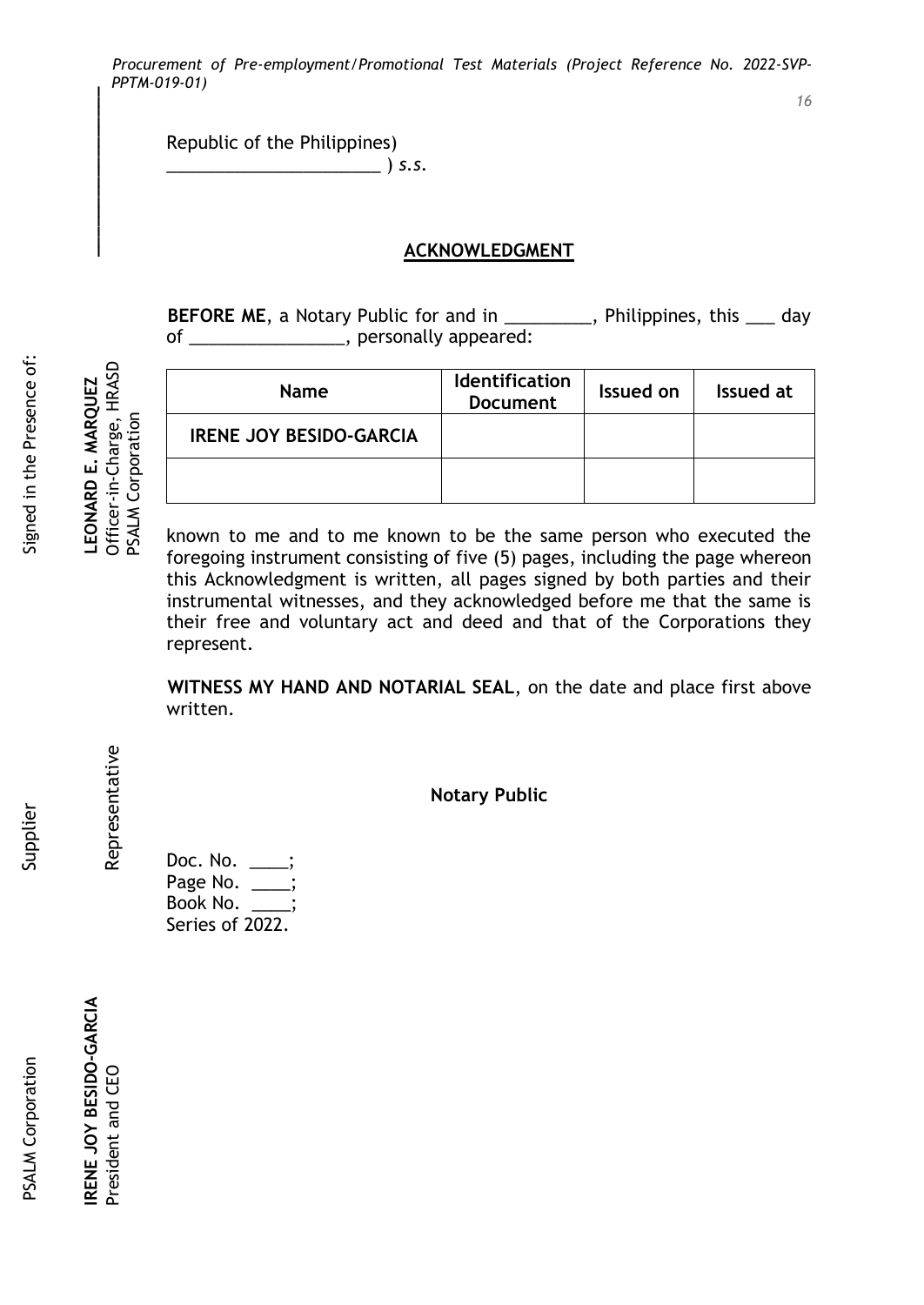*17*

## **ANNEX "E"**

## **GENERAL POLICIES AND PROCEDURES ON ELECTRONIC/ ONLINE SUBMISSION AND RECEIPT OF BIDS**

### Legal Basis

The GPPB issued Resolution No. 09-2020 dated 07 May 2020 Approving Measures for The Efficient Conduct of Procurement Activities During A State of Calamity, or Implementation of Community Quarantine or Similar Restrictions. Among the measures introduced by the said Resolution are the following:

- a. All Procuring Entities (PE) are now encouraged to maximize the use of videoconferencing, webcasting and similar technology in the conduct of any of the BAC meetings and the determination of a quorum by the Bids and Awards Committee (BAC). The use of digital signatures in procurement related documents is also encouraged.
- b. Bids may now be submitted through on-line submission. The online or electronic submission and receipt of bids for procurement modalities where a two-envelope procedure or sealed price quotation and use a two-factor security procedure consisting of an archive format compression and password protection is required.
- c. The BAC shall decide whether to allow the online or electronic submission and receipt of bids based on the PE's procurement needs and capabilities. It shall ensure the security, integrity and confidentiality of the bids submitted and generate an audit trail of transactions for the security, integrity and authenticity of the bid submissions.

User Registration and Payment of Bidding Document Fee

- 1. The Bidder must pay for the amount indicated in the Invitation to Bid before the Bidder can send their bids through the PSALM online bidding system.
- 2. After paying the bidding document fee, the Bidder must send an email to the BAC Secretariat at [BACSec2022@psalm.gov.ph](mailto:BACSec2022@psalm.gov.ph) and bid.submission@psalm.gov.ph must attach the following:
	- The picture or screenshot of the transaction or deposit slip
	- The valid email address that will be used in sending the bid
- 3. After receiving the above email, the BAC Secretariat will inform the PSALM ISTD to whitelist the provided email address and create and share the folder for the particular bidder.
- 4. The BAC Secretariat will email the Bidder to confirm the receipt of the above information together with the link of the shared folder created by the PSALM ISTD.
- 5. Only bidders who pay the Bid Document Fee shall be allowed to participate in the e-bidding activities and submit a bid.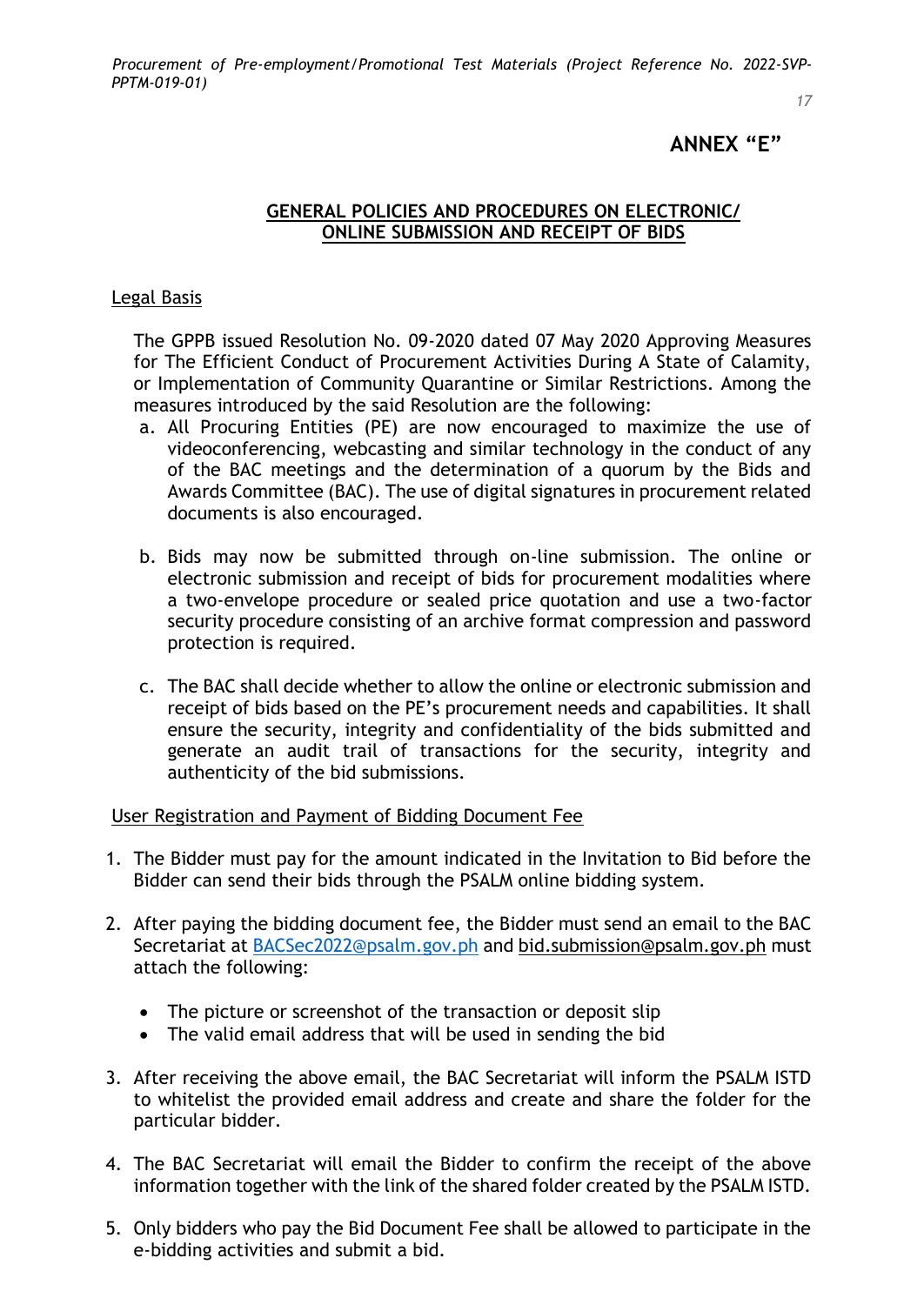Payments can be deposited thru PSALM LBP account with details below:

| Name of Bank:          | Land Bank of the Philippines                                          |
|------------------------|-----------------------------------------------------------------------|
| Branch:                | Paseo de Roxas Branch                                                 |
| <b>Account Name:</b>   | Power Sector Assets and Liabilities Management<br>Corporation (PSALM) |
| <b>Account Number:</b> | 1802-1019-68                                                          |
| LBP Swift Code:        | <b>TLBPPHMM</b>                                                       |

### Submission of Bids

- 1. The Invitation to Bid, including the Bidding Documents shall clearly state whether the submission and receipt of bids through electronic means is available for the procurement opportunity.
- 2. The Bidder shall submit their Bids by uploading it to the provided shared folder at any time before the closing date and time specified in the Bidding Documents.
- 3. Below are the procedures on how to upload the bidding documents, its format, and the documents it must contain.

|                                                 | Procedures / Steps on How to Submit a Bidding Documents and Other<br><b>Required Documents</b>                                                                                                                                                                                                                                                                                                                                                                                                                                                                                   |  |
|-------------------------------------------------|----------------------------------------------------------------------------------------------------------------------------------------------------------------------------------------------------------------------------------------------------------------------------------------------------------------------------------------------------------------------------------------------------------------------------------------------------------------------------------------------------------------------------------------------------------------------------------|--|
|                                                 | 1. The Bidder must follow the "User Registration and Payment of Bidding<br>Document Fee" procedure before submitting the bidding documents.                                                                                                                                                                                                                                                                                                                                                                                                                                      |  |
| registered email address of the bidder.         | 2. The BAC Secretariat will email the link of the shared folder to the                                                                                                                                                                                                                                                                                                                                                                                                                                                                                                           |  |
| Documents and other requirements.               | 3. The Bidder needs to check the email (including the SPAM/Junk folder)<br>from the PSALM BAC Secretariat that contains the link of the shared<br>folder that the Bidder may use in submitting the required Bidding                                                                                                                                                                                                                                                                                                                                                              |  |
| any browser.                                    | 4. After receiving the email, the Bidder will need to click the link sent by<br>the PSALM BAC Secretariat or copy and paste it to the address bar of                                                                                                                                                                                                                                                                                                                                                                                                                             |  |
| "Send Code" button.<br><b>Verification Page</b> | 5. The verification page will appear. The Bidder will need to click the<br><b>Request Verification Code</b><br>You've received a secure link to:<br><b>ABC Company</b><br>To verify your identity, we'll send a code to you<br>at eytinaan@yahoo.com.<br><b>Send Code</b><br>By clicking Send Code you allow Power Sector Assets<br>and Liabilities Management Corporation to use your<br>email address in accordance with their privacy<br>statement. Power Sector Assets and Liabilities<br>Management Corporation has not provided links to<br>their terms for you to review. |  |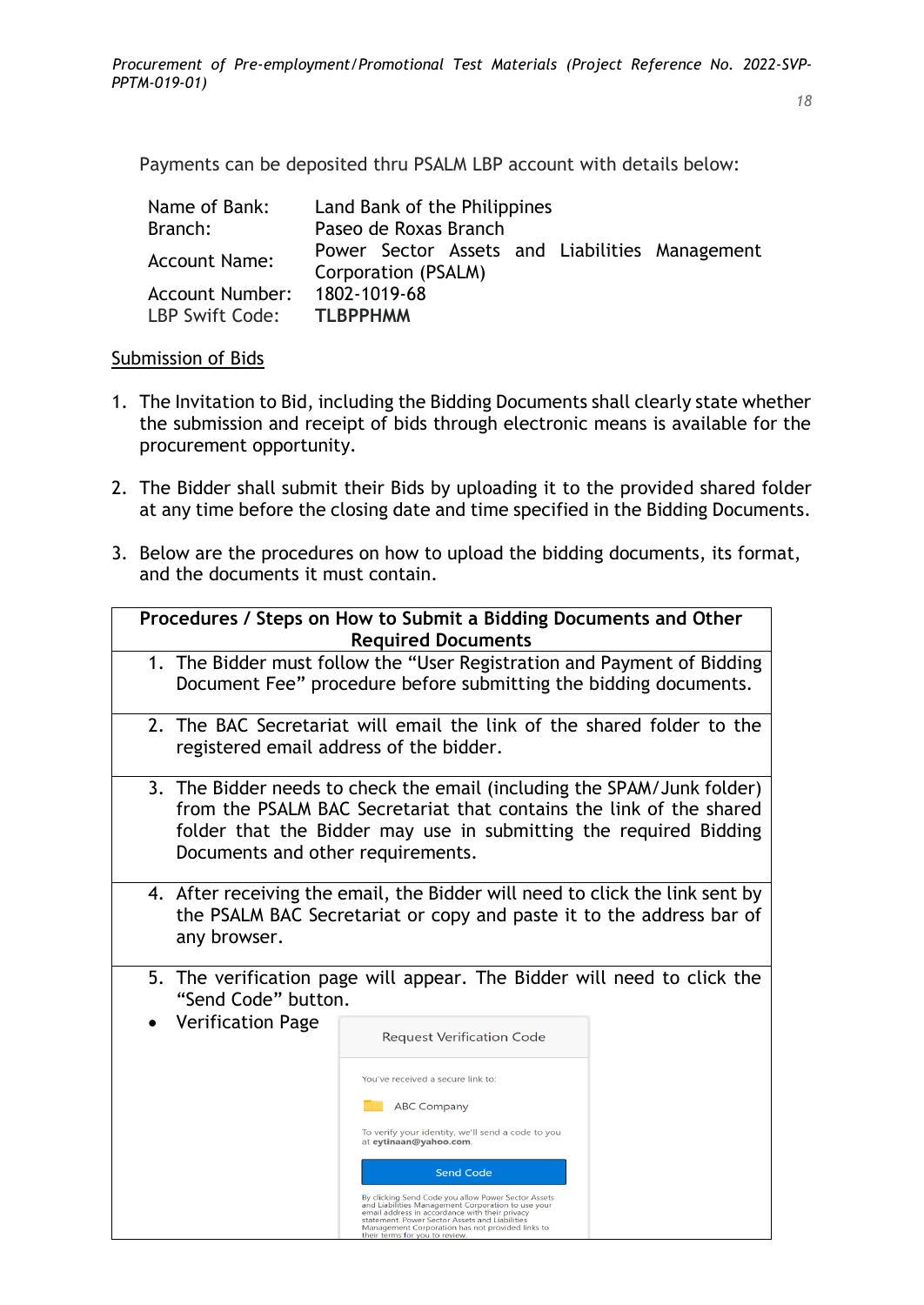

| Procedures / Steps on How to Submit a Bidding Documents and Other<br><b>Required Documents</b>                            |                                                                                                                                                                                                                                                                       |  |  |  |  |
|---------------------------------------------------------------------------------------------------------------------------|-----------------------------------------------------------------------------------------------------------------------------------------------------------------------------------------------------------------------------------------------------------------------|--|--|--|--|
| 6. After clicking the "Send Code" button, the verification code will be<br>sent to the Bidder's registered email address. |                                                                                                                                                                                                                                                                       |  |  |  |  |
|                                                                                                                           | 83642335 is your Microsoft OneDrive verification code.                                                                                                                                                                                                                |  |  |  |  |
| Verification<br>Code<br>email<br>message                                                                                  | no-reply@sharepointonline.com<br>$\leftrightarrow$<br>$\leftrightarrow$<br>$\rightarrow$<br>$\cdots$<br>N<br>Wed 6/10/2020 5:45 PM<br>To: You<br><b>OneDrive</b><br>Hello,                                                                                            |  |  |  |  |
|                                                                                                                           | For security purposes, you must enter the code below to verify your account to access<br>PSALMCorp_Bidding_Documents. The code will only work for 15 minutes and if you<br>request a new code, this code will stop working.<br>Account verification code:<br>83642335 |  |  |  |  |
|                                                                                                                           | Having problems with the code?<br>View the error and make sure that the email identifier is "WW7CFMB". If it's not, look for<br>an updated email or try requesting a new code.                                                                                        |  |  |  |  |
|                                                                                                                           | 7. Input the verification code to the Verification Page and click verify.                                                                                                                                                                                             |  |  |  |  |
| Verification                                                                                                              |                                                                                                                                                                                                                                                                       |  |  |  |  |
| Page                                                                                                                      | <b>Enter Verification Code</b>                                                                                                                                                                                                                                        |  |  |  |  |
| <b>The</b><br><b>Bidder</b><br>should enter the<br>code imediately                                                        | You've received a secure link to:                                                                                                                                                                                                                                     |  |  |  |  |
| since it has an<br>expiration time.                                                                                       | PSALMCorp_Bidding_Documents                                                                                                                                                                                                                                           |  |  |  |  |
| An<br>will<br>error<br>occur once the<br>code<br>has<br>expired.                                                          | To open this link, enter the code we just<br>emailed to juan.delacruz.psalmcorp@outloo<br>k.com. Send again                                                                                                                                                           |  |  |  |  |
|                                                                                                                           | (i)<br>Enter code                                                                                                                                                                                                                                                     |  |  |  |  |
| "The existing code<br>expired, we've sent                                                                                 |                                                                                                                                                                                                                                                                       |  |  |  |  |
| an email with a new                                                                                                       | Verify                                                                                                                                                                                                                                                                |  |  |  |  |
| code<br>to                                                                                                                |                                                                                                                                                                                                                                                                       |  |  |  |  |
| juan.delacruz.psalmcorp@outlook.com. Please use the latest email that<br>has the email identifier ZYWS02C."               |                                                                                                                                                                                                                                                                       |  |  |  |  |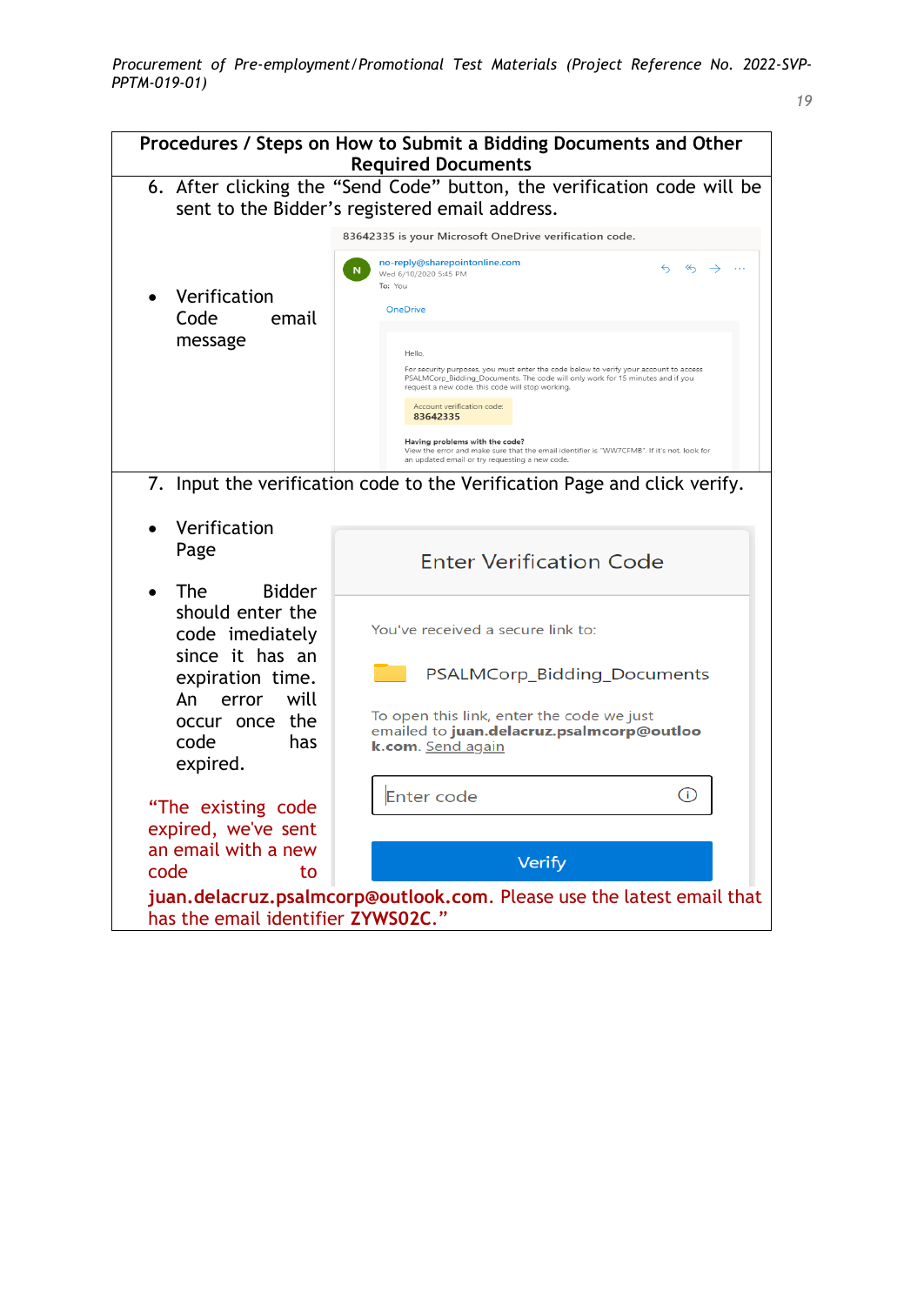## **Procedures / Steps on How to Submit a Bidding Documents and Other Required Documents**

8. After verifying the code, the Bidder will be redirected to the shared folder page.

| Files > Sample_IT_Project > PSALMCorp_Bidding_Documents &<br>$\Box$ Name $\vee$<br>9. The Bidder can now start uploading the Bidding Documents and other<br>requirements until the deadline of submission.<br>Bidder is advised to upload the bidding documents before or at least<br>30 minutes ahead of the deadline. This approach will prevent the<br>Bidder from rushing the Bidding Documents uploads and will have time<br>in reporting if any problem is encountered.<br>10. An On-line Bidder may modify its bid at any time before the closing<br>date and time for the submission and receipt of bids. The Bidder can<br>delete and upload another Bid equally secured and properly identified.<br>The time indicated in the latest uploaded Bid shall be the official time<br>of submission. Bids submitted after the deadline shall not be accepted.<br>11. The Bidder must use a two-factor security procedure consisting of an<br>archive format compression and password protection to ensure the<br>security, integrity and confidentiality of the bids submitted. The bids<br>shall be composed of the following:<br>a. A password protected zipped file containing the two PDF files.<br>b. The two PDF files must be named with the following format:<br><b>First Envelope</b><br>i.<br>Second Envelope<br>ii.<br>c. The first PDF file should be password protected and corresponds to<br>each section of the documentary and legal requirements, i.e. SEC<br>Registration, DTI or Business Permit, Tax Certificates, Section VII -<br>Technical Specification, Brochures, Omnibus Sworn Statement,<br>Forms and Annexes, etc. | Modified $\vee$<br>Drag files here | Modified By $\vee$ | File size $\vee$ | Sharing |
|-----------------------------------------------------------------------------------------------------------------------------------------------------------------------------------------------------------------------------------------------------------------------------------------------------------------------------------------------------------------------------------------------------------------------------------------------------------------------------------------------------------------------------------------------------------------------------------------------------------------------------------------------------------------------------------------------------------------------------------------------------------------------------------------------------------------------------------------------------------------------------------------------------------------------------------------------------------------------------------------------------------------------------------------------------------------------------------------------------------------------------------------------------------------------------------------------------------------------------------------------------------------------------------------------------------------------------------------------------------------------------------------------------------------------------------------------------------------------------------------------------------------------------------------------------------------------------------------------------------------------------------------------------|------------------------------------|--------------------|------------------|---------|
|                                                                                                                                                                                                                                                                                                                                                                                                                                                                                                                                                                                                                                                                                                                                                                                                                                                                                                                                                                                                                                                                                                                                                                                                                                                                                                                                                                                                                                                                                                                                                                                                                                                     |                                    |                    |                  |         |
|                                                                                                                                                                                                                                                                                                                                                                                                                                                                                                                                                                                                                                                                                                                                                                                                                                                                                                                                                                                                                                                                                                                                                                                                                                                                                                                                                                                                                                                                                                                                                                                                                                                     |                                    |                    |                  |         |
|                                                                                                                                                                                                                                                                                                                                                                                                                                                                                                                                                                                                                                                                                                                                                                                                                                                                                                                                                                                                                                                                                                                                                                                                                                                                                                                                                                                                                                                                                                                                                                                                                                                     |                                    |                    |                  |         |
|                                                                                                                                                                                                                                                                                                                                                                                                                                                                                                                                                                                                                                                                                                                                                                                                                                                                                                                                                                                                                                                                                                                                                                                                                                                                                                                                                                                                                                                                                                                                                                                                                                                     |                                    |                    |                  |         |
|                                                                                                                                                                                                                                                                                                                                                                                                                                                                                                                                                                                                                                                                                                                                                                                                                                                                                                                                                                                                                                                                                                                                                                                                                                                                                                                                                                                                                                                                                                                                                                                                                                                     |                                    |                    |                  |         |
|                                                                                                                                                                                                                                                                                                                                                                                                                                                                                                                                                                                                                                                                                                                                                                                                                                                                                                                                                                                                                                                                                                                                                                                                                                                                                                                                                                                                                                                                                                                                                                                                                                                     |                                    |                    |                  |         |
|                                                                                                                                                                                                                                                                                                                                                                                                                                                                                                                                                                                                                                                                                                                                                                                                                                                                                                                                                                                                                                                                                                                                                                                                                                                                                                                                                                                                                                                                                                                                                                                                                                                     |                                    |                    |                  |         |
|                                                                                                                                                                                                                                                                                                                                                                                                                                                                                                                                                                                                                                                                                                                                                                                                                                                                                                                                                                                                                                                                                                                                                                                                                                                                                                                                                                                                                                                                                                                                                                                                                                                     |                                    |                    |                  |         |
|                                                                                                                                                                                                                                                                                                                                                                                                                                                                                                                                                                                                                                                                                                                                                                                                                                                                                                                                                                                                                                                                                                                                                                                                                                                                                                                                                                                                                                                                                                                                                                                                                                                     |                                    |                    |                  |         |
|                                                                                                                                                                                                                                                                                                                                                                                                                                                                                                                                                                                                                                                                                                                                                                                                                                                                                                                                                                                                                                                                                                                                                                                                                                                                                                                                                                                                                                                                                                                                                                                                                                                     |                                    |                    |                  |         |
|                                                                                                                                                                                                                                                                                                                                                                                                                                                                                                                                                                                                                                                                                                                                                                                                                                                                                                                                                                                                                                                                                                                                                                                                                                                                                                                                                                                                                                                                                                                                                                                                                                                     |                                    |                    |                  |         |
|                                                                                                                                                                                                                                                                                                                                                                                                                                                                                                                                                                                                                                                                                                                                                                                                                                                                                                                                                                                                                                                                                                                                                                                                                                                                                                                                                                                                                                                                                                                                                                                                                                                     |                                    |                    |                  |         |
|                                                                                                                                                                                                                                                                                                                                                                                                                                                                                                                                                                                                                                                                                                                                                                                                                                                                                                                                                                                                                                                                                                                                                                                                                                                                                                                                                                                                                                                                                                                                                                                                                                                     |                                    |                    |                  |         |
|                                                                                                                                                                                                                                                                                                                                                                                                                                                                                                                                                                                                                                                                                                                                                                                                                                                                                                                                                                                                                                                                                                                                                                                                                                                                                                                                                                                                                                                                                                                                                                                                                                                     |                                    |                    |                  |         |
|                                                                                                                                                                                                                                                                                                                                                                                                                                                                                                                                                                                                                                                                                                                                                                                                                                                                                                                                                                                                                                                                                                                                                                                                                                                                                                                                                                                                                                                                                                                                                                                                                                                     |                                    |                    |                  |         |
|                                                                                                                                                                                                                                                                                                                                                                                                                                                                                                                                                                                                                                                                                                                                                                                                                                                                                                                                                                                                                                                                                                                                                                                                                                                                                                                                                                                                                                                                                                                                                                                                                                                     |                                    |                    |                  |         |
|                                                                                                                                                                                                                                                                                                                                                                                                                                                                                                                                                                                                                                                                                                                                                                                                                                                                                                                                                                                                                                                                                                                                                                                                                                                                                                                                                                                                                                                                                                                                                                                                                                                     |                                    |                    |                  |         |
|                                                                                                                                                                                                                                                                                                                                                                                                                                                                                                                                                                                                                                                                                                                                                                                                                                                                                                                                                                                                                                                                                                                                                                                                                                                                                                                                                                                                                                                                                                                                                                                                                                                     |                                    |                    |                  |         |
|                                                                                                                                                                                                                                                                                                                                                                                                                                                                                                                                                                                                                                                                                                                                                                                                                                                                                                                                                                                                                                                                                                                                                                                                                                                                                                                                                                                                                                                                                                                                                                                                                                                     |                                    |                    |                  |         |
|                                                                                                                                                                                                                                                                                                                                                                                                                                                                                                                                                                                                                                                                                                                                                                                                                                                                                                                                                                                                                                                                                                                                                                                                                                                                                                                                                                                                                                                                                                                                                                                                                                                     |                                    |                    |                  |         |
|                                                                                                                                                                                                                                                                                                                                                                                                                                                                                                                                                                                                                                                                                                                                                                                                                                                                                                                                                                                                                                                                                                                                                                                                                                                                                                                                                                                                                                                                                                                                                                                                                                                     |                                    |                    |                  |         |
|                                                                                                                                                                                                                                                                                                                                                                                                                                                                                                                                                                                                                                                                                                                                                                                                                                                                                                                                                                                                                                                                                                                                                                                                                                                                                                                                                                                                                                                                                                                                                                                                                                                     |                                    |                    |                  |         |
|                                                                                                                                                                                                                                                                                                                                                                                                                                                                                                                                                                                                                                                                                                                                                                                                                                                                                                                                                                                                                                                                                                                                                                                                                                                                                                                                                                                                                                                                                                                                                                                                                                                     |                                    |                    |                  |         |
|                                                                                                                                                                                                                                                                                                                                                                                                                                                                                                                                                                                                                                                                                                                                                                                                                                                                                                                                                                                                                                                                                                                                                                                                                                                                                                                                                                                                                                                                                                                                                                                                                                                     |                                    |                    |                  |         |
|                                                                                                                                                                                                                                                                                                                                                                                                                                                                                                                                                                                                                                                                                                                                                                                                                                                                                                                                                                                                                                                                                                                                                                                                                                                                                                                                                                                                                                                                                                                                                                                                                                                     |                                    |                    |                  |         |
|                                                                                                                                                                                                                                                                                                                                                                                                                                                                                                                                                                                                                                                                                                                                                                                                                                                                                                                                                                                                                                                                                                                                                                                                                                                                                                                                                                                                                                                                                                                                                                                                                                                     |                                    |                    |                  |         |
|                                                                                                                                                                                                                                                                                                                                                                                                                                                                                                                                                                                                                                                                                                                                                                                                                                                                                                                                                                                                                                                                                                                                                                                                                                                                                                                                                                                                                                                                                                                                                                                                                                                     |                                    |                    |                  |         |
|                                                                                                                                                                                                                                                                                                                                                                                                                                                                                                                                                                                                                                                                                                                                                                                                                                                                                                                                                                                                                                                                                                                                                                                                                                                                                                                                                                                                                                                                                                                                                                                                                                                     |                                    |                    |                  |         |
|                                                                                                                                                                                                                                                                                                                                                                                                                                                                                                                                                                                                                                                                                                                                                                                                                                                                                                                                                                                                                                                                                                                                                                                                                                                                                                                                                                                                                                                                                                                                                                                                                                                     |                                    |                    |                  |         |
|                                                                                                                                                                                                                                                                                                                                                                                                                                                                                                                                                                                                                                                                                                                                                                                                                                                                                                                                                                                                                                                                                                                                                                                                                                                                                                                                                                                                                                                                                                                                                                                                                                                     |                                    |                    |                  |         |
| d. The second PDF file must be also password protected and should                                                                                                                                                                                                                                                                                                                                                                                                                                                                                                                                                                                                                                                                                                                                                                                                                                                                                                                                                                                                                                                                                                                                                                                                                                                                                                                                                                                                                                                                                                                                                                                   |                                    |                    |                  |         |
| contain the financial bid.                                                                                                                                                                                                                                                                                                                                                                                                                                                                                                                                                                                                                                                                                                                                                                                                                                                                                                                                                                                                                                                                                                                                                                                                                                                                                                                                                                                                                                                                                                                                                                                                                          |                                    |                    |                  |         |
|                                                                                                                                                                                                                                                                                                                                                                                                                                                                                                                                                                                                                                                                                                                                                                                                                                                                                                                                                                                                                                                                                                                                                                                                                                                                                                                                                                                                                                                                                                                                                                                                                                                     |                                    |                    |                  |         |
| Note: The two PDF files should have different passwords. This is to<br>avoid opening the two files at the same time, and when the                                                                                                                                                                                                                                                                                                                                                                                                                                                                                                                                                                                                                                                                                                                                                                                                                                                                                                                                                                                                                                                                                                                                                                                                                                                                                                                                                                                                                                                                                                                   |                                    |                    |                  |         |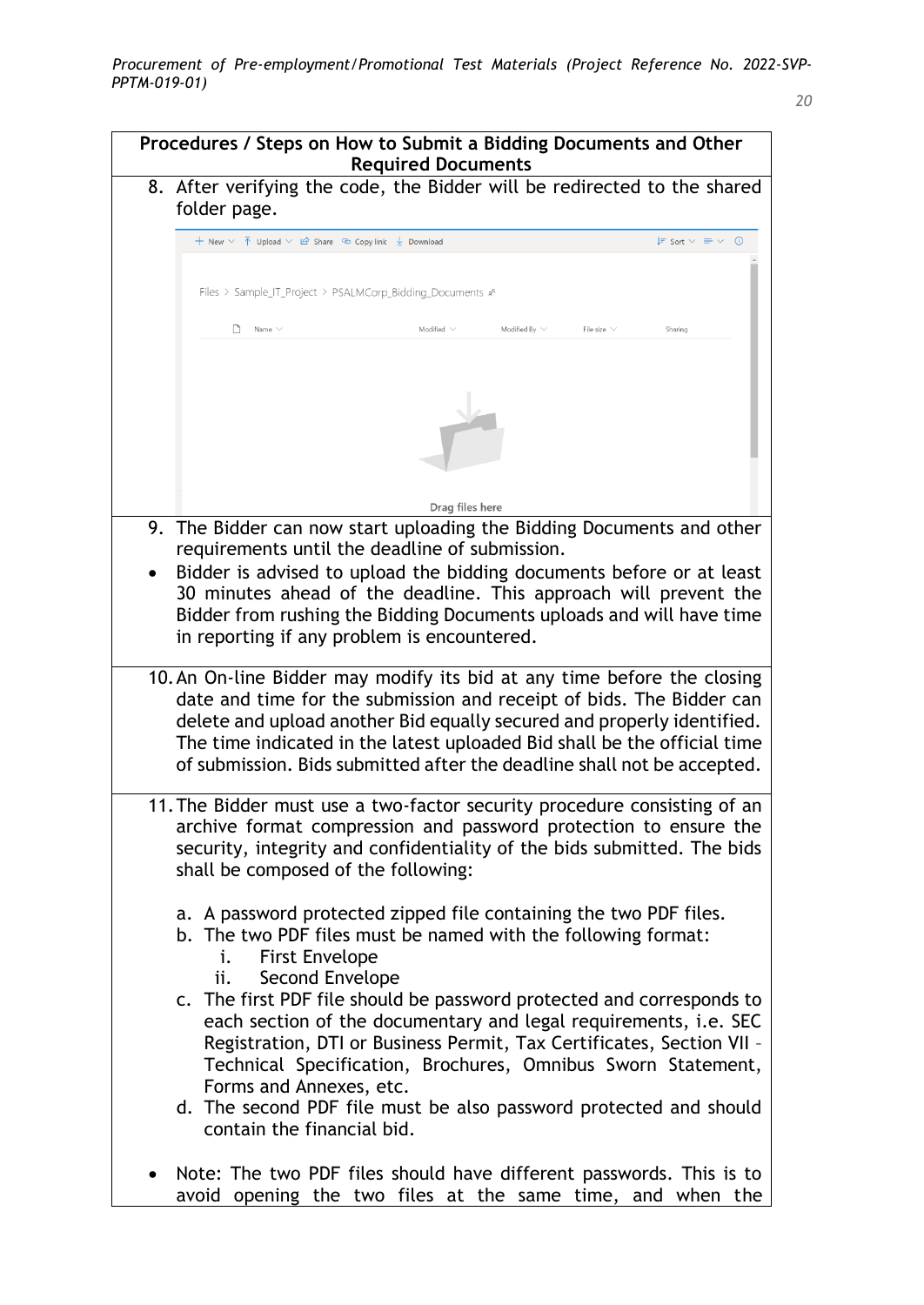| Procedures / Steps on How to Submit a Bidding Documents and Other<br><b>Required Documents</b>                                                                                                                                                                                                                                                                                                |                   |                                    |                  |                       |  |  |
|-----------------------------------------------------------------------------------------------------------------------------------------------------------------------------------------------------------------------------------------------------------------------------------------------------------------------------------------------------------------------------------------------|-------------------|------------------------------------|------------------|-----------------------|--|--|
| documentary bid fails during its opening, the financial bid would<br>remain intact and unopened.                                                                                                                                                                                                                                                                                              |                   |                                    |                  |                       |  |  |
| 12. The Bidder must also upload a text file or notepad file with the<br>following details:                                                                                                                                                                                                                                                                                                    |                   |                                    |                  |                       |  |  |
| File Name: Bidder's Company Name_Project Name.txt<br><b>Contents of the File:</b><br><b>Procurement Project Title:</b><br>Project Reference No.:<br><b>Company Name:</b><br>Address:<br>Name of the bidder's authorized representative:<br>Contact Nos.:<br>Email address:                                                                                                                    |                   |                                    |                  |                       |  |  |
| 13. After uploading all the requirements, the Bidder must send an email<br>BAC Secretariat at<br>BACSec2022@psalm.gov.ph<br>the<br>to<br>and<br>bid.submission@psalm.gov.ph to confirm the uploaded documents and<br>requirements. The Bidder must attach the picture or screenshot of the<br>uploaded documents and requirements.<br>Files > Sample_IT_Project > PSALMCorp_Bidding_Documents |                   |                                    |                  |                       |  |  |
| Name $\vee$                                                                                                                                                                                                                                                                                                                                                                                   | Modified $\vee$   | Modified By $\vee$                 | File size $\vee$ | Sharing               |  |  |
| "RFP_Palo_Alto_Firewall.zip                                                                                                                                                                                                                                                                                                                                                                   | A few seconds ago | juan.delacruz.psalmcorp@ 151 KB    |                  | g <sup>R</sup> Shared |  |  |
| Company Name_Project Name.txt                                                                                                                                                                                                                                                                                                                                                                 | 32 minutes ago    | juan.delacruz.psalmcorp@ 159 bytes |                  | R <sup>R</sup> Shared |  |  |
| 14. The BAC Secretariat shall send an email to the bidder acknowledging<br>and confirming the bidder's submission.<br>15. The BAC shall bar all incoming bids 30 minutes after the closing date<br>and time. Upon reaching the deadline of the certain project, the BAC<br>Secretariat will inform the PSALM ISTD to remove the sharing of the<br>folder.                                     |                   |                                    |                  |                       |  |  |
| 16. After removal of the sharing of the particular folder, the Bidder will<br>not be able to submit any revised documents and requirements.                                                                                                                                                                                                                                                   |                   |                                    |                  |                       |  |  |
| 17. An On-line Bidder may withdraw its bid before the deadline for the<br>submission and receipt of bids.                                                                                                                                                                                                                                                                                     |                   |                                    |                  |                       |  |  |

- 1. User can download a free file archiver software though this link <https://www.7-zip.org/>
- 2. Install the downloaded software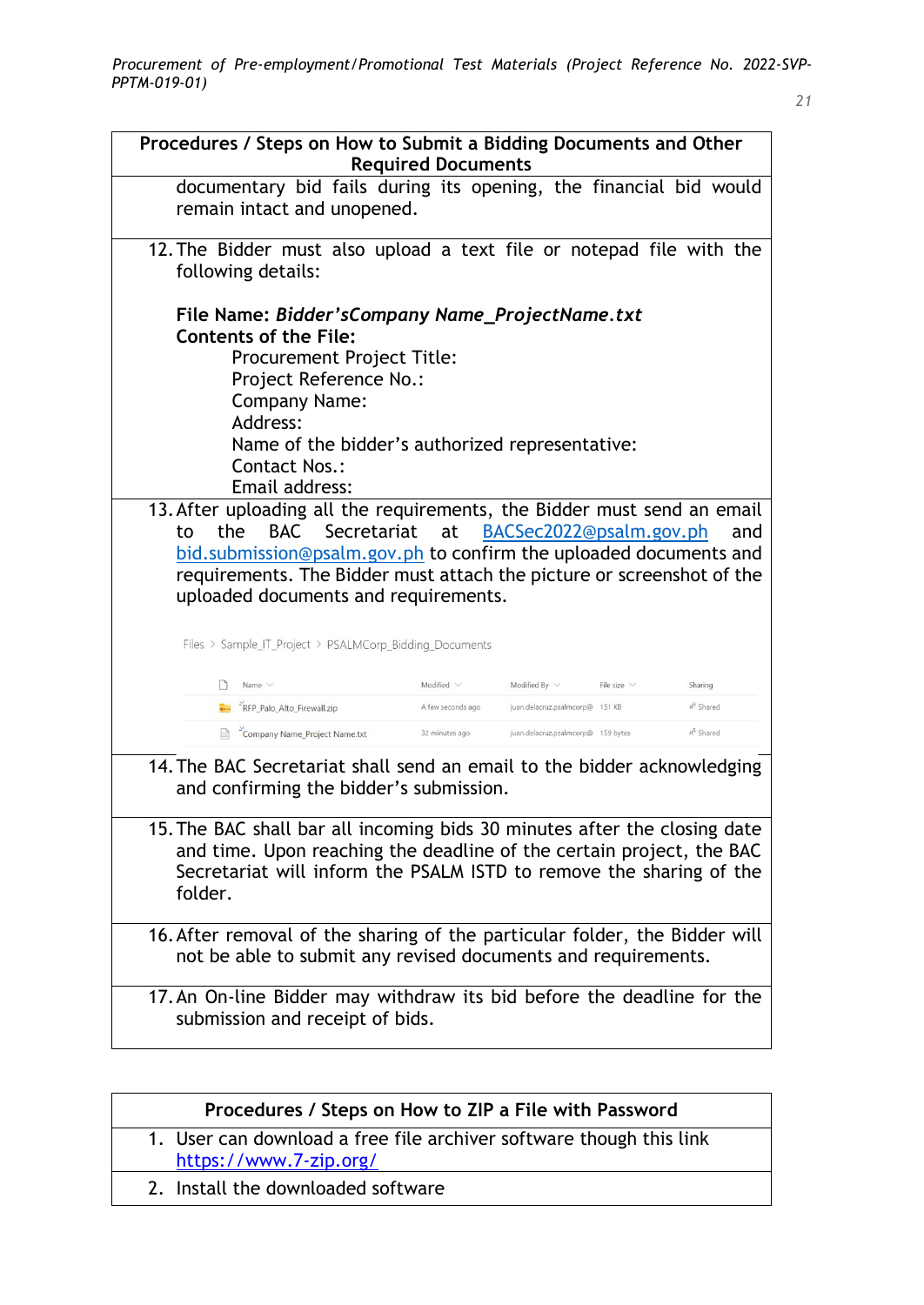| 3. Right click<br>the<br>document<br>Ope<br>Edit<br>that needs<br>New<br>Print<br>to be<br>archived<br>$\triangle$ Share<br>4. Select 7-zip<br>> Add to<br>archive<br>Cut<br>m | Test Folder<br>View<br>& Cut<br>×<br><b>K.</b> Copy part<br>Copy<br>Copy<br>Open with Sublime Text<br>Share with Skype<br>$7 - Zp$<br>CRC SHA<br>Open with<br>Scan with Sophos Anti-Virus<br>Give access to<br>Add to archive<br>Add to "RFP_Palo_Alto_Firewall.rar"<br>Compress and email<br>Compress to 'RFP Palo Alto Firewall.rar' and email<br>Restore previous versions<br>Send to<br>Copy<br>Create shortcut<br>Delete<br>Ronan<br>Propertie<br>$O$ Type here to search | "The New Years<br>$=$<br>Date modified<br>19/05/2020 3:20 pm<br>fl.docx<br>Open archive<br>Open archivi<br>Extract files.<br>Extract Here<br>Extract to "RFP_Palo_Alto_Firewall\"<br>Test archive<br>Add to archive<br>Compress and email.<br>Add to "RFP_Palo_Alto_Firewall.7z"<br>Compress to 'RFP_Palo_Alto_Firewall.7z" and email<br>Add to "RFP_Palo_Alto_Firewall.zip"<br>Compress to "RFP_Palo_Alto_Firewall.zip" and email<br>自同<br>e | Select all<br>Dipen .<br>$A$ Edit<br>Type<br>Microsoft Word Doc.<br>5 吃 增 向 @ | 158.KB                        | э<br>$\Omega$<br>$\vee$ <i>D</i> Smarch Test Folder<br>田島 |
|--------------------------------------------------------------------------------------------------------------------------------------------------------------------------------|--------------------------------------------------------------------------------------------------------------------------------------------------------------------------------------------------------------------------------------------------------------------------------------------------------------------------------------------------------------------------------------------------------------------------------------------------------------------------------|-----------------------------------------------------------------------------------------------------------------------------------------------------------------------------------------------------------------------------------------------------------------------------------------------------------------------------------------------------------------------------------------------------------------------------------------------|-------------------------------------------------------------------------------|-------------------------------|-----------------------------------------------------------|
| 5. Select the                                                                                                                                                                  |                                                                                                                                                                                                                                                                                                                                                                                                                                                                                |                                                                                                                                                                                                                                                                                                                                                                                                                                               |                                                                               |                               |                                                           |
| destination of                                                                                                                                                                 | Add to Archive                                                                                                                                                                                                                                                                                                                                                                                                                                                                 |                                                                                                                                                                                                                                                                                                                                                                                                                                               |                                                                               |                               | X                                                         |
| the file                                                                                                                                                                       | Archive:<br>RFP_Palo_Alto_Firewall.zip                                                                                                                                                                                                                                                                                                                                                                                                                                         | C:\Users\EYTinaan\Documents\Test Folder\                                                                                                                                                                                                                                                                                                                                                                                                      |                                                                               |                               |                                                           |
| 6. Make sure to                                                                                                                                                                | Archive format:                                                                                                                                                                                                                                                                                                                                                                                                                                                                | zip                                                                                                                                                                                                                                                                                                                                                                                                                                           | $\checkmark$                                                                  | Update mode:                  | Add and replace files<br>$\checkmark$                     |
| choose the                                                                                                                                                                     | <b>Compression level:</b>                                                                                                                                                                                                                                                                                                                                                                                                                                                      | Ultra                                                                                                                                                                                                                                                                                                                                                                                                                                         |                                                                               | Path mode:                    | Relative pathnames<br>$\checkmark$                        |
| following:<br>a. Archive                                                                                                                                                       | Compression method:                                                                                                                                                                                                                                                                                                                                                                                                                                                            | <b>Deflate</b>                                                                                                                                                                                                                                                                                                                                                                                                                                | $\checkmark$                                                                  | Options                       |                                                           |
| format - ZIP                                                                                                                                                                   | Dictionary size:                                                                                                                                                                                                                                                                                                                                                                                                                                                               | <b>32 KB</b>                                                                                                                                                                                                                                                                                                                                                                                                                                  | $\checkmark$                                                                  | Create SFX archive            |                                                           |
| b. Encryption                                                                                                                                                                  | Word size:                                                                                                                                                                                                                                                                                                                                                                                                                                                                     | 128                                                                                                                                                                                                                                                                                                                                                                                                                                           | $\checkmark$                                                                  | Compress shared files         | Delete files after compression                            |
| method -                                                                                                                                                                       | Solid Block size:                                                                                                                                                                                                                                                                                                                                                                                                                                                              |                                                                                                                                                                                                                                                                                                                                                                                                                                               |                                                                               |                               |                                                           |
| <b>AES-256</b>                                                                                                                                                                 | Number of CPU threads:                                                                                                                                                                                                                                                                                                                                                                                                                                                         | $\bf 8$<br>$\checkmark$                                                                                                                                                                                                                                                                                                                                                                                                                       | 18                                                                            | Encryption<br>Enter password: |                                                           |
| c. Compression                                                                                                                                                                 |                                                                                                                                                                                                                                                                                                                                                                                                                                                                                |                                                                                                                                                                                                                                                                                                                                                                                                                                               |                                                                               | *********                     |                                                           |
| level -                                                                                                                                                                        | Memory usage for Compressing:<br>Memory usage for Decompressing:                                                                                                                                                                                                                                                                                                                                                                                                               |                                                                                                                                                                                                                                                                                                                                                                                                                                               | 260 MB<br>2 MB                                                                | Reenter password:             |                                                           |
| <b>ULTRA</b>                                                                                                                                                                   | Split to volumes, bytes:                                                                                                                                                                                                                                                                                                                                                                                                                                                       |                                                                                                                                                                                                                                                                                                                                                                                                                                               |                                                                               | ********                      |                                                           |
| d. Leave other                                                                                                                                                                 |                                                                                                                                                                                                                                                                                                                                                                                                                                                                                |                                                                                                                                                                                                                                                                                                                                                                                                                                               | $\checkmark$                                                                  | Show Password                 | <b>AES-256</b><br>$\checkmark$                            |
| options to                                                                                                                                                                     | Parameters:                                                                                                                                                                                                                                                                                                                                                                                                                                                                    |                                                                                                                                                                                                                                                                                                                                                                                                                                               |                                                                               | <b>Encryption method:</b>     |                                                           |
| their                                                                                                                                                                          |                                                                                                                                                                                                                                                                                                                                                                                                                                                                                |                                                                                                                                                                                                                                                                                                                                                                                                                                               |                                                                               |                               |                                                           |
| default                                                                                                                                                                        |                                                                                                                                                                                                                                                                                                                                                                                                                                                                                |                                                                                                                                                                                                                                                                                                                                                                                                                                               |                                                                               |                               |                                                           |
| value                                                                                                                                                                          |                                                                                                                                                                                                                                                                                                                                                                                                                                                                                |                                                                                                                                                                                                                                                                                                                                                                                                                                               |                                                                               |                               |                                                           |
| 7. Input the                                                                                                                                                                   |                                                                                                                                                                                                                                                                                                                                                                                                                                                                                |                                                                                                                                                                                                                                                                                                                                                                                                                                               |                                                                               |                               |                                                           |
| password to the                                                                                                                                                                |                                                                                                                                                                                                                                                                                                                                                                                                                                                                                |                                                                                                                                                                                                                                                                                                                                                                                                                                               |                                                                               | OK                            | Cancel<br>Help                                            |
| two password                                                                                                                                                                   |                                                                                                                                                                                                                                                                                                                                                                                                                                                                                |                                                                                                                                                                                                                                                                                                                                                                                                                                               |                                                                               |                               |                                                           |
| fields<br>8. Make sure that the Show Password is uncheck                                                                                                                       |                                                                                                                                                                                                                                                                                                                                                                                                                                                                                |                                                                                                                                                                                                                                                                                                                                                                                                                                               |                                                                               |                               |                                                           |
| 9. Click OK to continue                                                                                                                                                        |                                                                                                                                                                                                                                                                                                                                                                                                                                                                                |                                                                                                                                                                                                                                                                                                                                                                                                                                               |                                                                               |                               |                                                           |
|                                                                                                                                                                                |                                                                                                                                                                                                                                                                                                                                                                                                                                                                                |                                                                                                                                                                                                                                                                                                                                                                                                                                               |                                                                               |                               |                                                           |

| Procedures / Steps on How to Protect a PDF File                                                                                                                                                 |  |  |  |
|-------------------------------------------------------------------------------------------------------------------------------------------------------------------------------------------------|--|--|--|
| 1. Before protecting or putting a password into a PDF file, the user must<br>have an Adobe Acrobat paid version installed or any software that can<br>protect a PDF file.                       |  |  |  |
| 2. Open the PDF file that needs to be protected. Make sure to open the<br>file to a software that can protect a PDF document. In this example,<br>we used the Adobe Acrobat Pro (Paid Version). |  |  |  |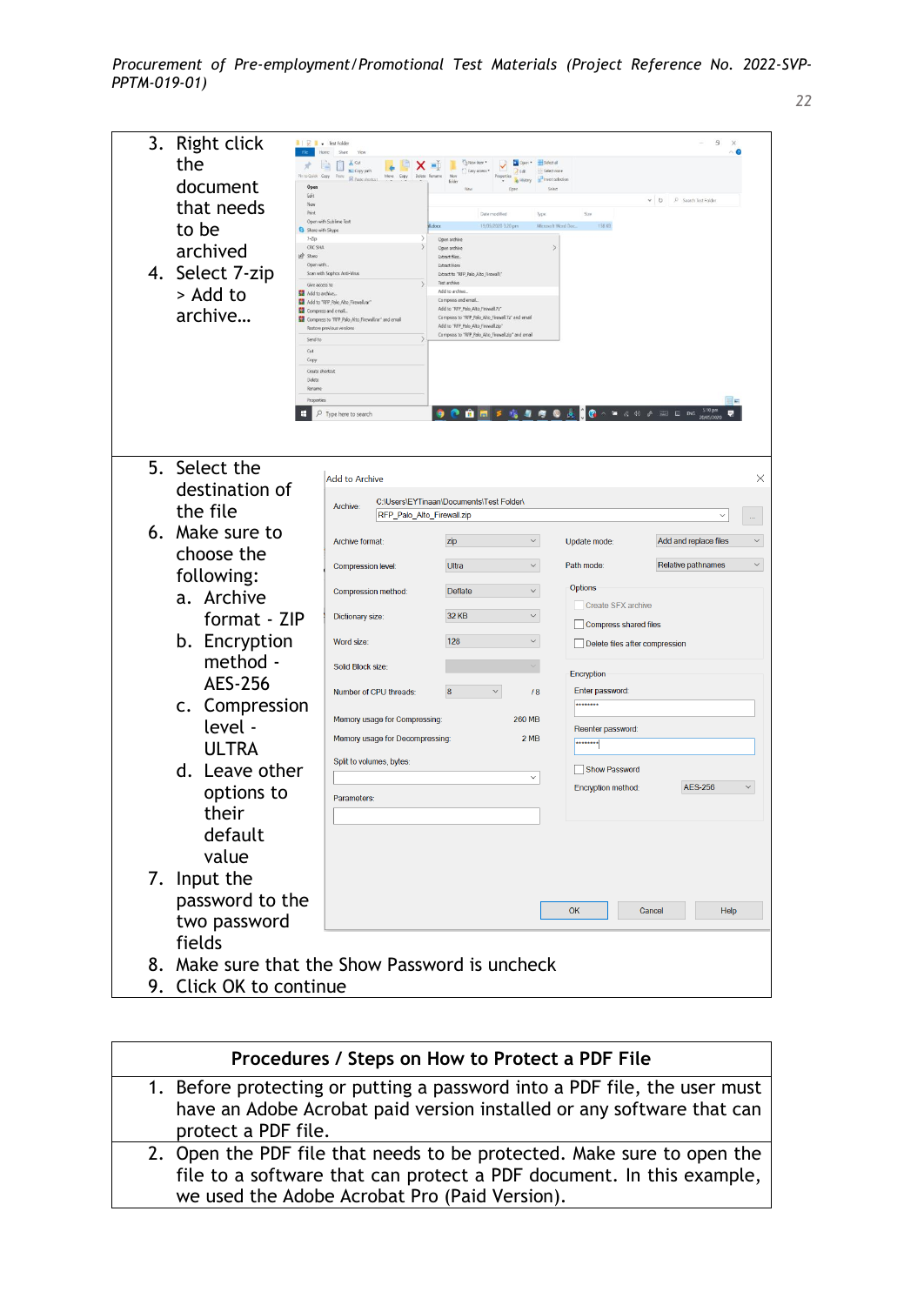| 3. Click<br>File<br>>           | $\sigma$<br>74 RFP_Load Balancer and SSL Certificate R2_(PhilGEPS).pdf - Adobe Acrobat Pro                                                             |
|---------------------------------|--------------------------------------------------------------------------------------------------------------------------------------------------------|
| Properties.                     | <b>Ele Edit View Window Help</b><br><b>B</b> Open.<br>$Ctrl + O$<br>$\rightarrow \rightarrow \rightarrow$<br>e <sup>n</sup>                            |
|                                 | Create<br>B O<br>Tools Comment<br>Share<br>Save<br>$Ctrl + S$                                                                                          |
|                                 | Save As<br>Send and Track Files Online<br>Attach to Email.                                                                                             |
|                                 | Action Wizard                                                                                                                                          |
|                                 | Reyert<br><b>POWER SECTOR</b><br>Close<br>$Ctrl-W$<br><b>SOCOTE</b><br>Assets & Liabilities                                                            |
|                                 | $Ctrl + D$<br>Props<br>MANAGEMENT CORPORATION<br>150 900<br>$Ctrl+P$<br><b>B</b> Print.                                                                |
|                                 | 1 C:\Users\eytinaan\\BIR_2303updated.PDF<br>20 May 2020<br>2 C:\RFP_Load Balancer R2 (PhilGEPS).pdf<br>3 C:\Declaration_Form_&_Undertaking_EYT.pdf     |
|                                 | 4 C/\Users\\Authorized Representative.pdf<br>S C:\2. Business Permi20) ms_reduced.pdf                                                                  |
|                                 | $Ctrl \cdot Q$<br>Exit                                                                                                                                 |
|                                 |                                                                                                                                                        |
|                                 | SUBJECT :<br>Invitation to Submit Proposal for the Procurement of                                                                                      |
|                                 |                                                                                                                                                        |
| 4. Select<br>the                |                                                                                                                                                        |
| Security Tab.                   | <b>Document Properties</b>                                                                                                                             |
|                                 | Description Security Fonts Initial View Custom Advanced<br><b>Document Security</b>                                                                    |
| 5. In<br>Security               | The document's Security Method restricts what can be done to the document. To remove<br>security restrictions, set the Security Method to No Security. |
| field,<br>Method                | Security Method: Password Security<br>Change Settings                                                                                                  |
| select                          |                                                                                                                                                        |
| Password                        | Can be Opened by: All versions of Acrobat<br>Show Details.                                                                                             |
| Security.                       |                                                                                                                                                        |
|                                 | <b>Document Restrictions Summary</b>                                                                                                                   |
|                                 | Printing: Allowed                                                                                                                                      |
|                                 | Changing the Document: Allowed                                                                                                                         |
|                                 | Document Assembly: Allowed<br><b>Content Copying: Allowed</b>                                                                                          |
|                                 | <b>Content Copying for Accessibility: Allowed</b>                                                                                                      |
|                                 | Page Extraction: Allowed                                                                                                                               |
|                                 | Commenting: Allowed<br>Filling of form fields: Allowed                                                                                                 |
|                                 | Signing: Allowed                                                                                                                                       |
|                                 | Creation of Template Pages: Allowed                                                                                                                    |
|                                 |                                                                                                                                                        |
|                                 |                                                                                                                                                        |
|                                 | 6. In Password Security settings, select the Acrobat X and Later for the                                                                               |
| Compatibility                   | Password Security - Settings                                                                                                                           |
| field.                          |                                                                                                                                                        |
| 7. Tick                         | Compatibility:<br>Acrobat X and later                                                                                                                  |
| the                             | Encryption Level: 256-bit AES                                                                                                                          |
| checkbox<br>оf                  | Select Document Components to Encrypt<br><b>Encrypt all document contents</b>                                                                          |
| Require<br>a                    | O Encrypt all document contents except metadata (Acrobat 6 and later compatible)                                                                       |
| password<br>to                  | ○ Encrypt only file attachments (Acrobat 7 and later compatible)                                                                                       |
| the<br>open                     | All contents of the document will be encrypted and search engines will not be able to access the document's metadata.                                  |
|                                 |                                                                                                                                                        |
| document and                    | $\vee$ Require a password to open the document<br>**************                                                                                       |
| input<br>the                    | Document Open Password:<br><b>Best</b>                                                                                                                 |
| desired                         | This password will be required to open the document.                                                                                                   |
| password in the password field. |                                                                                                                                                        |
|                                 | 8. Leave all other options to their default values.                                                                                                    |
|                                 |                                                                                                                                                        |
|                                 |                                                                                                                                                        |
| 9. Confirm                      | the<br>Adobe Acrobat - Confirm Document Open Password<br>×                                                                                             |
| password and click              |                                                                                                                                                        |
| OK.                             | Please confirm the Document Open Password. Be sure to make a note of the<br>password. It will be required to open the document.                        |
| 10. Save the changes            |                                                                                                                                                        |
|                                 | *************<br>Document Open Password:                                                                                                               |
| made to the file.               | <b>OK</b><br>Cancel                                                                                                                                    |
|                                 |                                                                                                                                                        |
|                                 |                                                                                                                                                        |
|                                 |                                                                                                                                                        |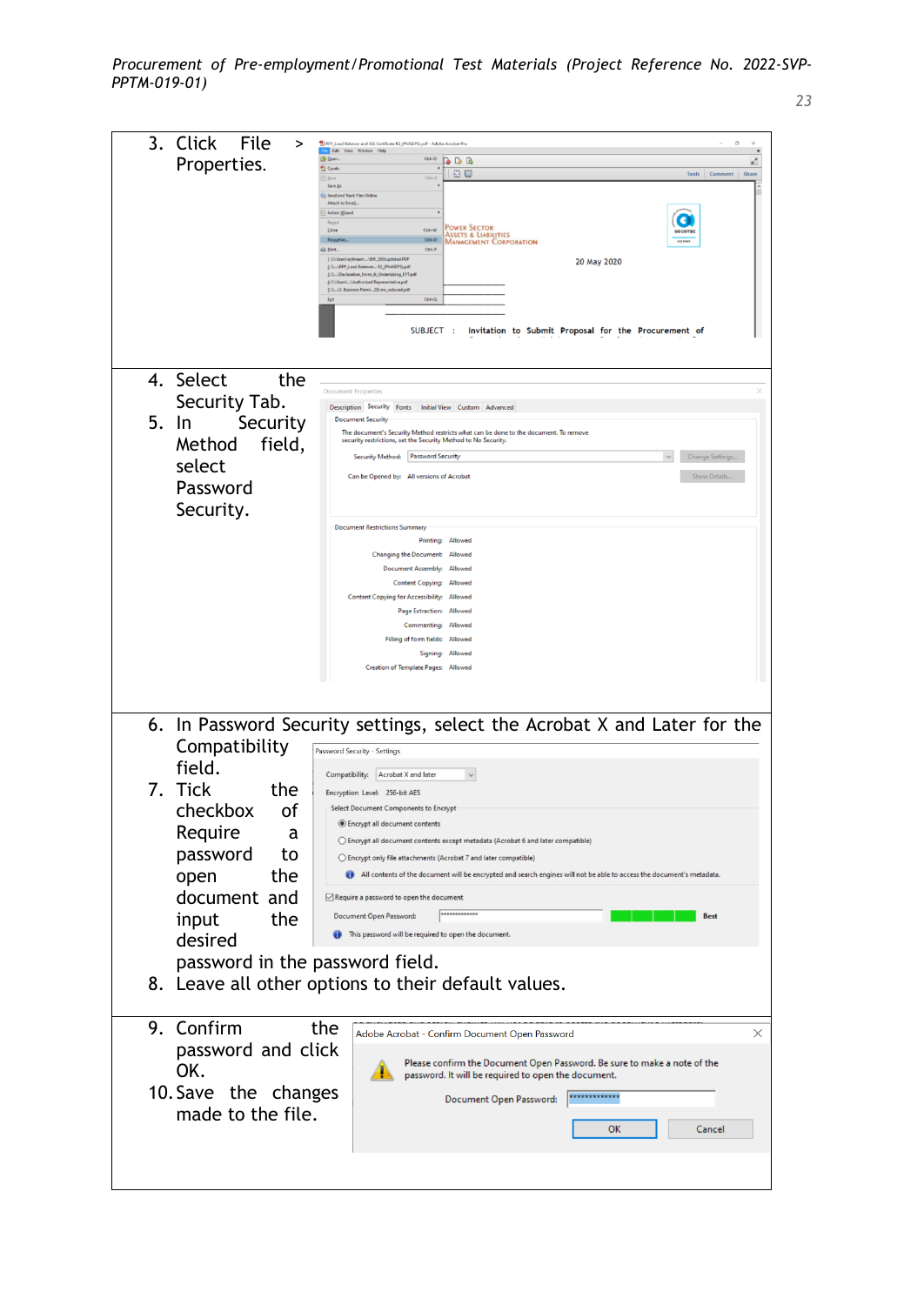|    | Procedures / Steps on How to Reduce the Size of the PDF File                                                                                                                                               |                                                                                                                                                                                           |                                                                                                                                                                                                                                                                                         |
|----|------------------------------------------------------------------------------------------------------------------------------------------------------------------------------------------------------------|-------------------------------------------------------------------------------------------------------------------------------------------------------------------------------------------|-----------------------------------------------------------------------------------------------------------------------------------------------------------------------------------------------------------------------------------------------------------------------------------------|
|    | 1. Before reducing the capacity/size of the PDF file, the user must have<br>an Adobe Acrobat paid version installed or any software that can<br>reduce the size of the PDF file.                           |                                                                                                                                                                                           |                                                                                                                                                                                                                                                                                         |
|    | 2. Open the PDF file that needs to reduce the capacity/size. Make sure<br>to open the file to a software that can reduce a PDF document. In this<br>example, we used the Adobe Acrobat Pro (Paid Version). |                                                                                                                                                                                           |                                                                                                                                                                                                                                                                                         |
| 3. | Click the File $>$ Save As $>$<br>Reduced Size PDF.                                                                                                                                                        | RFP_Load Balancer and SSL Certificate R2_(PhilGEPS).pdf - Adobe Acrobat Pro<br>File Edit View Window Help<br>Open<br>Create                                                               | $Ctrl + O$<br>D B<br>$\blacktriangleright$<br>橙 ■                                                                                                                                                                                                                                       |
|    |                                                                                                                                                                                                            | 当 Save<br>Save As<br>Send and Track Files Online<br>Attach to Email<br><b>22 Action Wizard</b><br>Revert<br>$C$ lose<br>Properties<br>Print<br>1 C:  \REP_Load Balancer R2_(PhilGEPS).ndf | $Ctrl + S$<br>PDF<br>Shift+Ctrl+S<br><b>Reduced Size PDF</b><br>Certified PDF<br><b>Reader Extended PDF</b><br>Optimized PDF<br>Image<br>Ctrl+W<br>ΈS<br>$\blacktriangleright$<br>Microsoft Word<br>$Ctrl + D$<br><b>IPORA</b><br>Spreadsheet<br>٠<br>$Ctrl + P$<br><b>More Options</b> |
|    | 4. In Make<br>compatible with<br>option, select Acrobat 10.0<br>and later.<br>5. Click OK to continue.                                                                                                     | Reduce File Size<br><b>Acrobat Version Compatibility:</b><br>Make compatible with:<br>Setting compatibility to later versions of Acrobat will<br>allow greater reduction in file size.    | X<br>Acrobat 10.0 and later                                                                                                                                                                                                                                                             |
|    |                                                                                                                                                                                                            | OK                                                                                                                                                                                        | <b>Apply to Multiple</b><br>Cancel                                                                                                                                                                                                                                                      |
|    | 6. The Save As window<br>will<br>Select<br>the<br>occur.<br>folder/directory where you<br>want to save the reduced file<br>and enter the name of the<br>file.                                              | Save As<br>Save in:<br>Reduced PDF<br>Name<br>Quick access<br>Desktop                                                                                                                     | $\odot$ $\odot$ $\odot$ $\boxdot$<br>Date modified<br>Type<br>No items match your search.                                                                                                                                                                                               |
|    | 7. Compare the original file and<br>the modified file by checking<br>the property size.<br>8. If successful, the modified<br>file capacity size should be<br>smaller than the original.                    | Libraries<br>9<br>This PC<br>Network<br>File name:<br>Save as type:<br>Adobe PDF Files (*.pdf)                                                                                            | Certificate R2 (PhilGEPS) ndf<br>Save<br>Cancel                                                                                                                                                                                                                                         |

## Opening of Bids

- 1. The BAC shall open the bids immediately after the deadline for submission and receipt of bids, and on the bid opening date.
- 2. During the bid opening, the BAC will make use of appropriate teleconferencing software wherein all bidders are invited to participate including the observers.